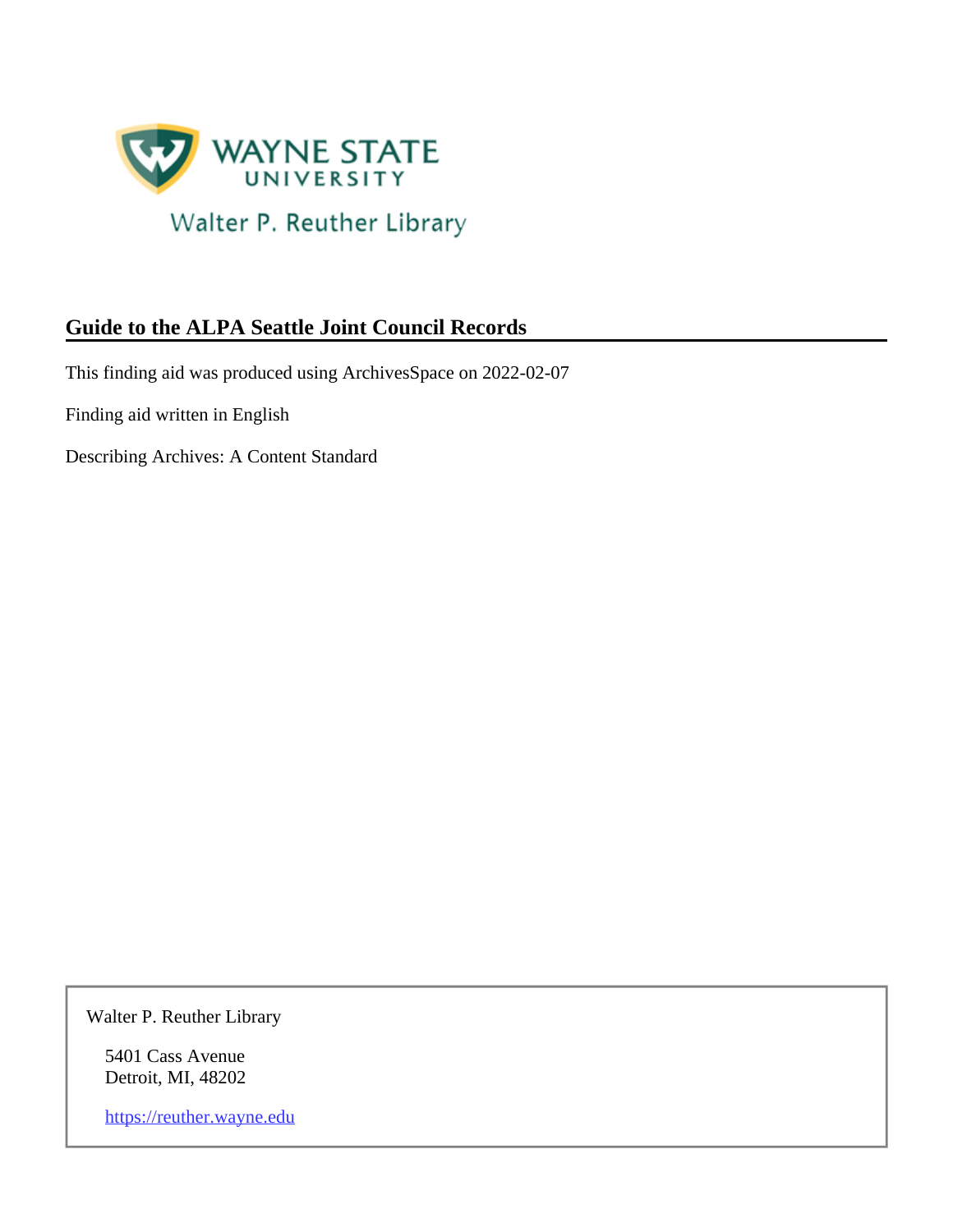# **Table Of Contents**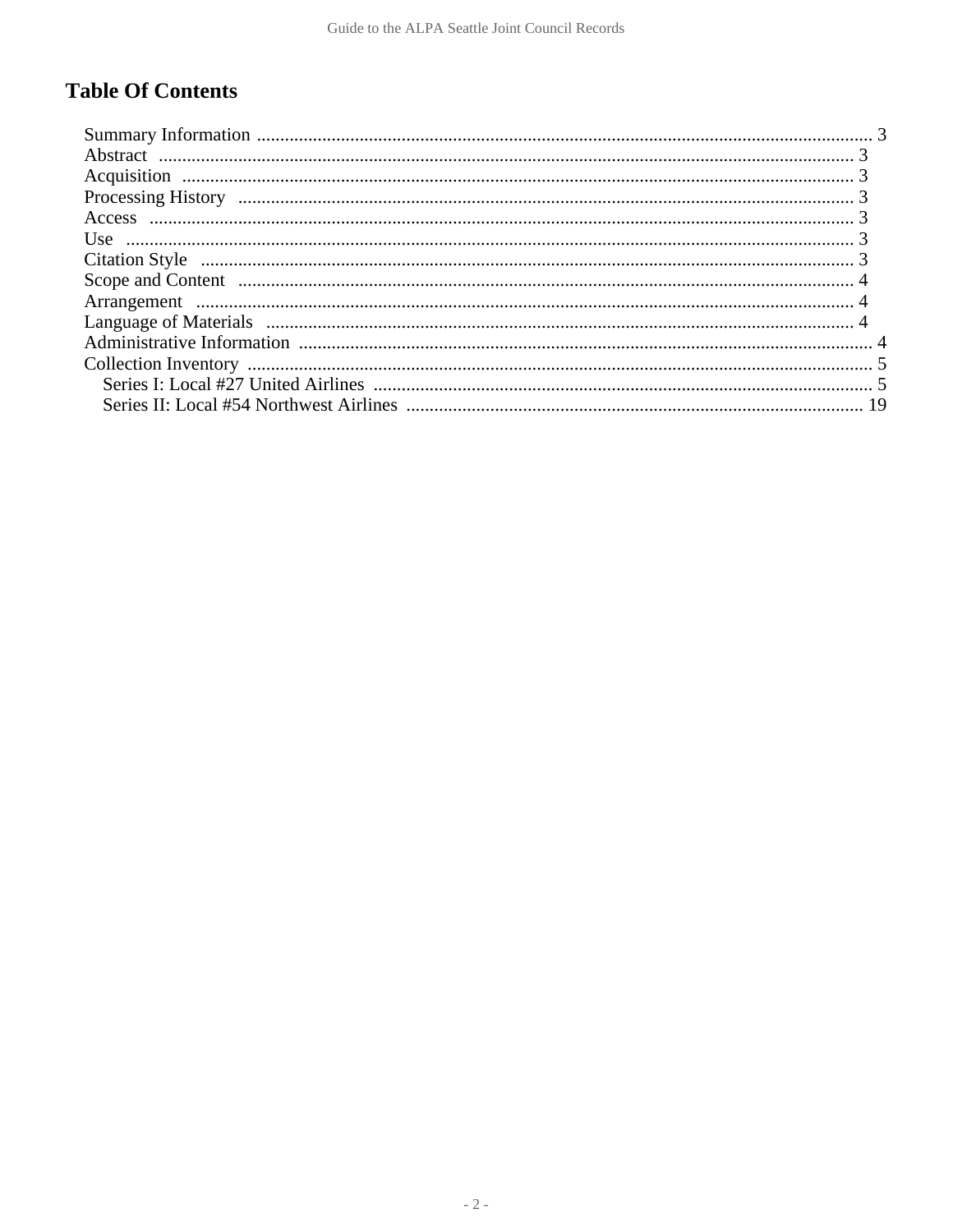#### <span id="page-2-0"></span>**Summary Information**

| <b>Repository:</b> Walter P. Reuther Library            |  |
|---------------------------------------------------------|--|
| <b>Creator:</b> Air Line Pilots Association             |  |
| Title: ALPA Seattle Joint Council Records               |  |
| Identifier: LR000430                                    |  |
| <b>Date:</b> $1953 - 1969$                              |  |
| <b>Physical Description:</b> 7 Linear Feet (6 SB, 2 MB) |  |

#### <span id="page-2-1"></span>**Abstract**

Records documenting the activities of ALPA in the Pacific northwest, particularly with Northwest, and United Airlines. These records are divided into two series and contain correspondence, minutes, reports, grievances, negotiations, strikes, and mergers. Also included are jurisdictional disputes between ALPA and the Flight Engineers Union and between the Airline Stewards & Stewardesses Association and the Transport Workers Union.

## <span id="page-2-2"></span>**Acquisition**

The papers of the Airline Pilots Association Seattle Joint Council Office were deposited with the Labor History Archives in August, 1970 by ALPA Seattle.

## <span id="page-2-3"></span>**Processing History**

Processed and finding aid written by Walter P. Reuther Library.

#### <span id="page-2-4"></span>**Access**

Collection is open for research. Researchers are required to sign a restricted use form to review materials in boxes 2, 3, 6, and 7.

#### <span id="page-2-5"></span>**Use**

Refer to the Walter P. Reuther Library Rules for Use of Archival Materials. Restrictions: Researchers may encounter records of a sensitive nature – personnel files, case records and those involving investigations, legal and other private matters. Privacy laws and restrictions imposed by the Library prohibit the use of names and other personal information which might identify an individual, except with written permission from the Director and/or the donor.

## <span id="page-2-6"></span>**Citation Style**

"ALPA Seattle Joint Council Records, Box [#], Folder [#], Walter P. Reuther Library, Archives of Labor and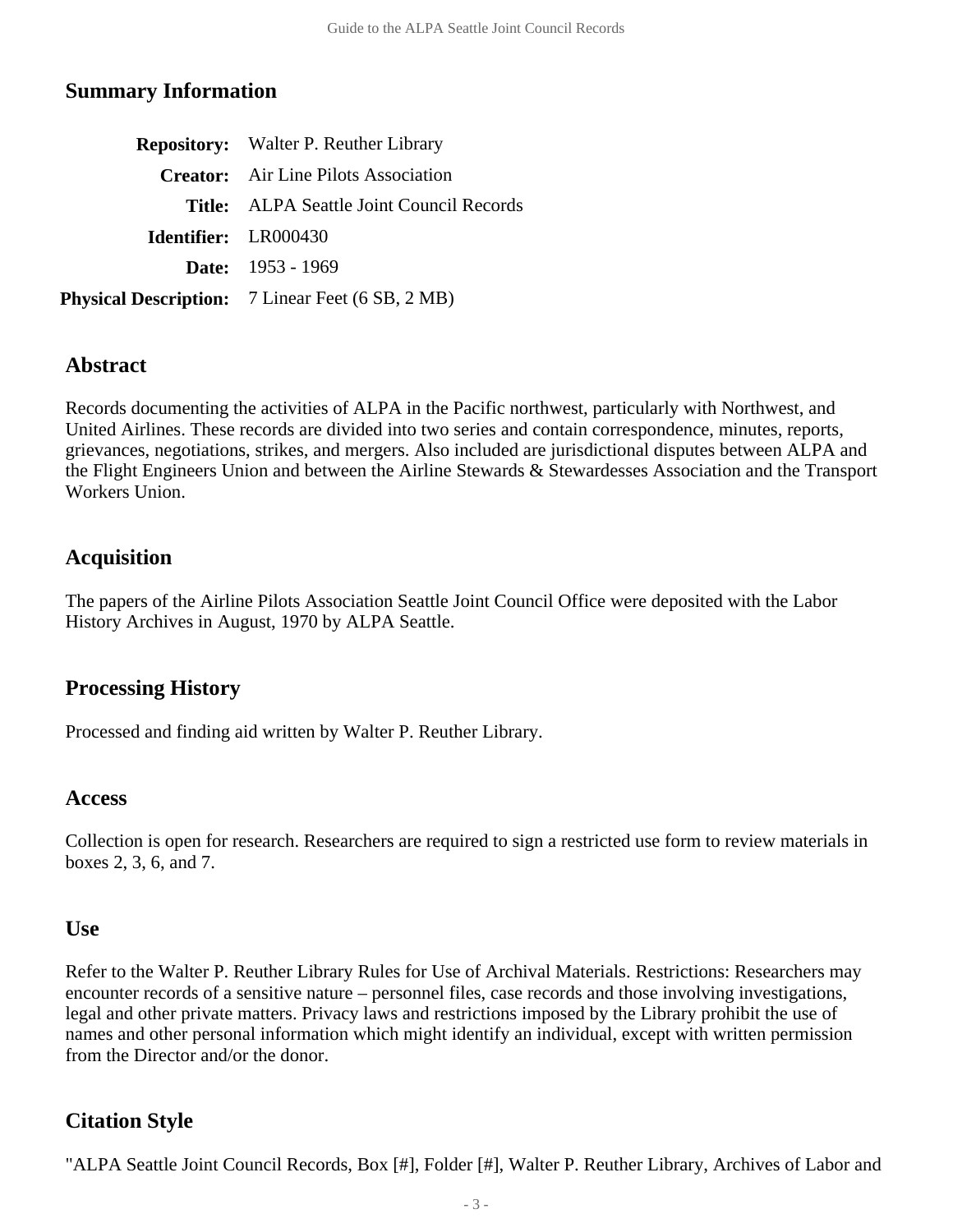Urban Affairs, Wayne State University"

## <span id="page-3-0"></span>**Scope and Content**

The collection is composed of general files of ALPA Local #27 United Airlines and Local #54 Northwest Airlines deposited with the Archives August 12, 1970. These are only two of five Local Executive Councils domiciled within the Seattle Joint Council Office. The three Councils not represented in the collection are #55 Pan American, #82 West Coast and #109 Pacific Northern.

The ALPA Seattle Joint Council Office Collection covers the period from 1953 to 1969.

Important subjects are: International Association of Machinists Strikes - 1963, American Airlines Strike - 1954-1955, Eastern Airlines Strike - 1960, Southern Airways Strike - 1960-1962, Merger of United and Capitol Airlines - 1962-1965, Jurisdictional dispute between ALPA and the Flight Engineers International 1957-1961, Jurisdictional dispute between Airline Stewards & Stewardesses Association (ALPA affiliate), Transport Workers Union - 1960-1961

Series Description: Series I, Local #27 United Airlines: The series is arranged alphabetically and then chronologically within each alphabatized segment. Though the series contains items dating from 1953 through 1969, the major concentration of material is from 1960 through 1966. The 1967 through 1969 portion of the series con-sists of a few bulletins concerning Air Safety. The bulk of the series is made up of Agreements, internal union correspondence, correspondence between union and airlines, grievances, minutes, news-letters and financial records. Included in those categories are materials relating to an airline merger and the resultant problems and jurisdiction disputes between ALPA and the Flight Engineers International.

Series II, Local #54 Northwest Airlines: The series is arranged alphabetically and then chronologically within each category. It covers the period 1954 through 1966 with the con-centration being on the years 1960 through 1966. The material consist of Agreements, internal union correspondence, correspondence between union and airlines, grievances, minutes, newsletters and financial records. Included is material pertaining to a three year strike against Southern Airways. Also contained is information concerning jurisdiction problems between ALPA and the International Association of Machinists, and between the Airline Stewards and Stewardesses Association (ALPA affiliate) and the Transport Workers Union.

## <span id="page-3-1"></span>**Arrangement**

Arranged in 2 series – Series 1 (Boxes 1-5), and Series 2 (Boxes 6-8). Folders are arranged alphabetically and then chronologically therein.

## <span id="page-3-2"></span>**Language of Materials**

Material entirely in English.

## <span id="page-3-3"></span>**Administrative Information**

## **Publication Statement**

Walter P. Reuther Library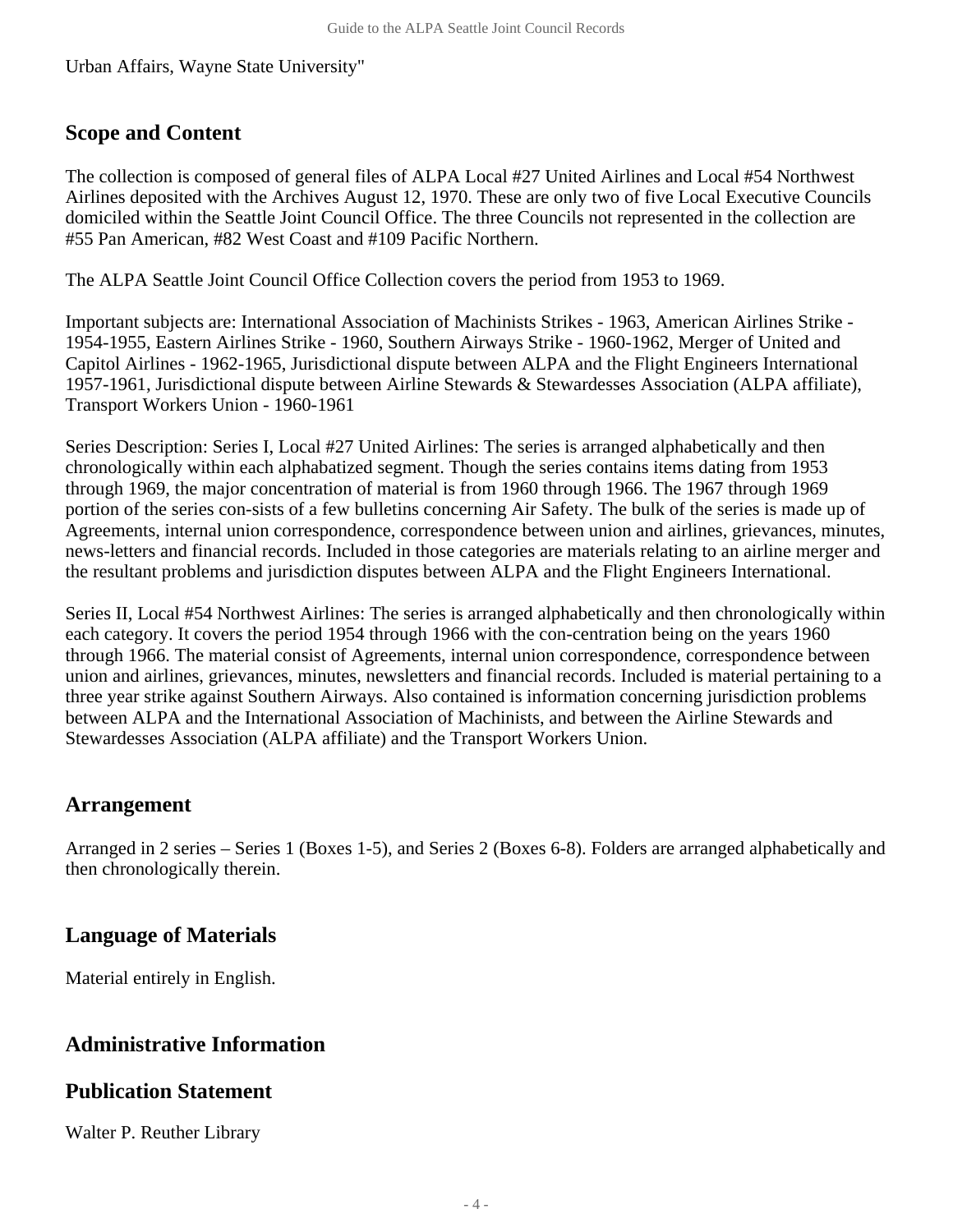5401 Cass Avenue Detroit, MI, 48202

<https://reuther.wayne.edu>

#### **Controlled Access Headings**

- Air Line Pilots Association -- History
- Airlines -- Mergers
- Airlines—Employees—Labor unions
- Collective labor agreements
- Strikes and lockouts -- Airlines

## <span id="page-4-1"></span><span id="page-4-0"></span>**Collection Inventory**

Series I: Local #27 United Airlines

Accident: Salt Lake, 1965

Address Lists: Board of Directors, 1965

Address Lists: UALMEC, 1965

Agency Shop, 1963

Agency Shop: Conover Proposal, 1963

Agency shop: Conover Proposal - Profiles, 1963

Agreement: UAL, 1965

Agreement: Amendments 1960

Agreement: Amendments 1961

Agreement: Amendments 1963

Box 1; Folder 1-3 (Mixed Materials)

Box 1; Folder 4 (Mixed Materials)

Box 1; Folder 5 (Mixed Materials)

Box 1; Folder 6 (Mixed Materials)

Box 1; Folder 7 (Mixed Materials)

Box 1; Folder 8 (Mixed Materials)

Box 1; Folder 9 (Mixed Materials)

Box 1; Folder 10 (Mixed Materials)

Box 1; Folder 11 (Mixed Materials)

Box 1; Folder 12-15 (Mixed Materials)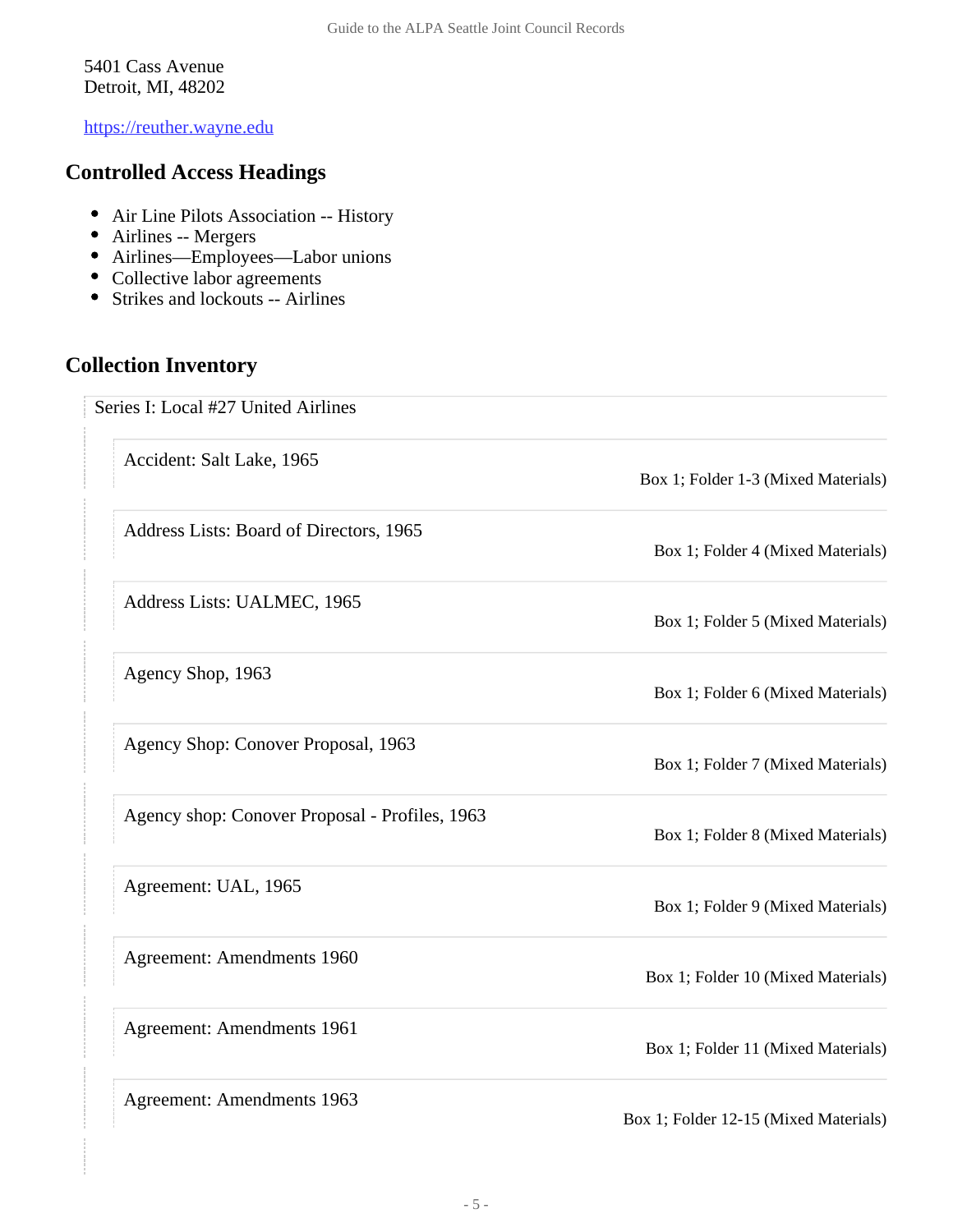| <b>Agreement: Amendments 1964</b>          | Box 1; Folder 16 (Mixed Materials)    |
|--------------------------------------------|---------------------------------------|
| Agreement: Amendments 1965                 | Box 1; Folder 17-21 (Mixed Materials) |
| Agreement: Interpretation, 1957-59         | Box 1; Folder 22 (Mixed Materials)    |
| Agreement: Interpretation, 1960            | Box 1; Folder 23-24 (Mixed Materials) |
| Agreement: Interpretation, 1961            | Box 1; Folder 25 (Mixed Materials)    |
| Agreement: Interpretation, 1963            | Box 1; Folder 26 (Mixed Materials)    |
| Agreement: Interpretation-Cole Award, 1963 | Box 1; Folder 27 (Mixed Materials)    |
| Agreement: Interpretations, 1965           | Box 1; Folder 28 (Mixed Materials)    |
| Agreement: Manual-UAL-MEC, 1965            | Box 1; Folder 29 (Mixed Materials)    |
| Air Safety, 1962                           | Box 1; Folder 30-31 (Mixed Materials) |
| Air Safety, 1964                           | Box 1; Folder 32 (Mixed Materials)    |
| Air Safety, 1965                           | Box 1; Folder 33-36 (Mixed Materials) |
| Air Safety, 1966                           | Box 1; Folder 37-40 (Mixed Materials) |
| Air Safety, 1967                           | Box 1; Folder 41-43 (Mixed Materials) |
| Air Safety, 1968                           | Box 1; Folder 44-46 (Mixed Materials) |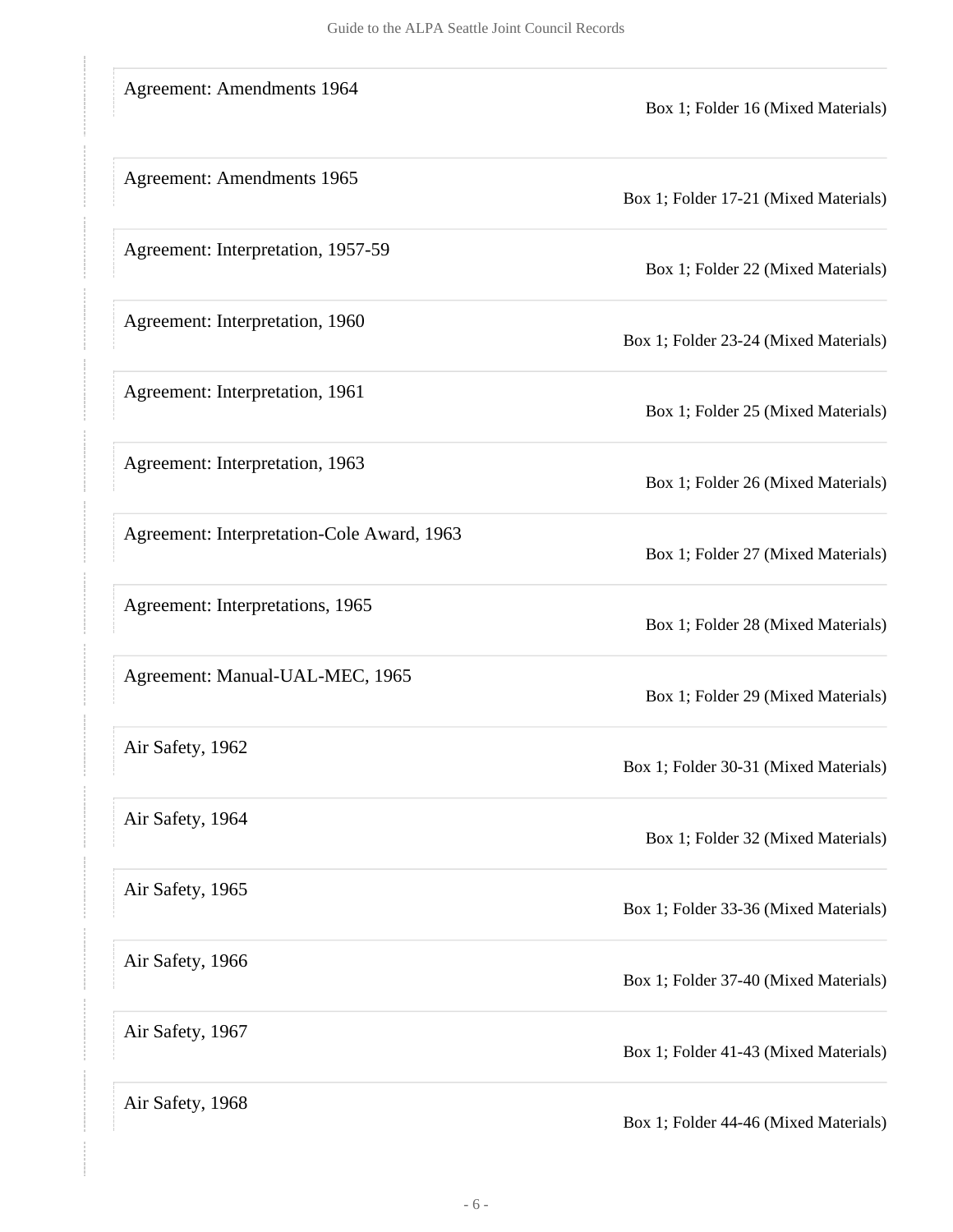| Air Safety, 1969                    | Box 1; Folder 47 (Mixed Materials)     |
|-------------------------------------|----------------------------------------|
| ALPA-Washington Move, 1963          | Box 1; Folder 48 (Mixed Materials)     |
| ALPA-Washington Move, 1964          | Box 1; Folder 49 (Mixed Materials)     |
| ALSSA, 1965                         | Box 1; Folder 50 (Mixed Materials)     |
| Ander Letter-Leffler Rebuttal, 1965 | Box 1; Folder 51 (Mixed Materials)     |
| Board of Directors, 1958            | Box 1; Folder 522-59 (Mixed Materials) |
| Board of Directors, 1959            | Box 1; Folder 60 (Mixed Materials)     |
| Board of Directors, 1960            | Box 1; Folder 61-63 (Mixed Materials)  |
| Board of Directors, 1961            | Box 1; Folder 64-66 (Mixed Materials)  |
| Board of Directors, 1962            | Box 1; Folder 67-7- (Mixed Materials)  |
| Board of Directors, 1963            | Box 1; Folder 71-72 (Mixed Materials)  |
| Board of Directors, 1964            | Box 1; Folder 73-76 (Mixed Materials)  |
| Board of Directors, 1965            | Box 1; Folder 77-78 (Mixed Materials)  |
| Board of Directors, 1966            | Box 1; Folder 79-80 (Mixed Materials)  |
| Bulletins: Information, 1964-65     | Box 1; Folder 81 (Mixed Materials)     |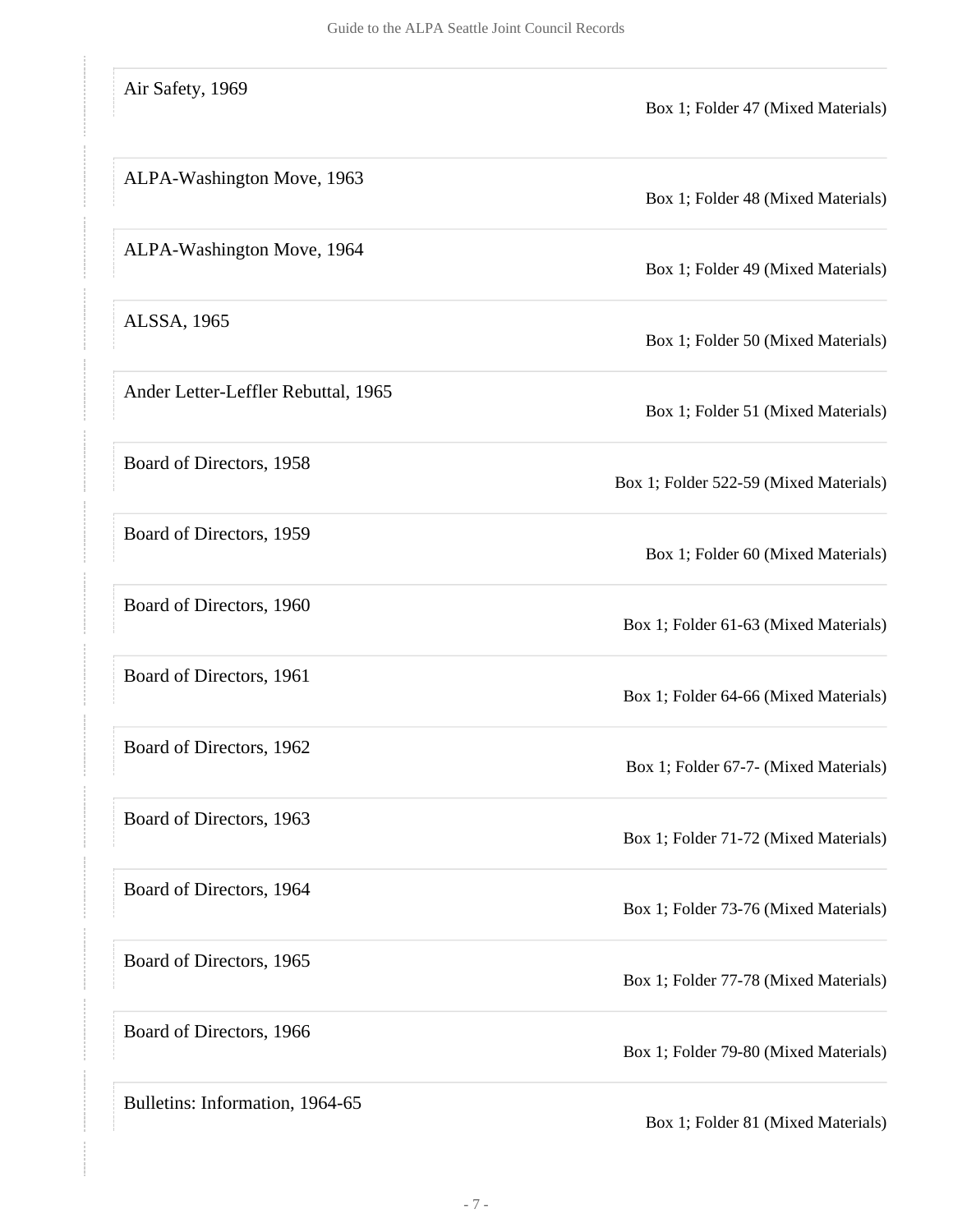| Bulletins: Council #27, 1965             | Box 1; Folder 82 (Mixed Materials)    |
|------------------------------------------|---------------------------------------|
| Civil Aeronautics Board, 1964            | Box 1; Folder 83 (Mixed Materials)    |
| Civil Aeronautics Board: Hearings, 1964  | Box 1; Folder 84-85 (Mixed Materials) |
| Chadwick Incident, 1957                  | Box 1; Folder 86 (Mixed Materials)    |
| <b>Committees: Executive Report 1963</b> | Box 1; Folder 87 (Mixed Materials)    |
| <b>Committees: Executive Report 1964</b> | Box 1; Folder 88 (Mixed Materials)    |
| <b>Committees: Executive Report 1965</b> | Box 1; Folder 89 (Mixed Materials)    |
| Committees: Rosters, 1965                | Box 1; Folder 90 (Mixed Materials)    |
| Committees: Flight Operations, 1962-65   | Box 1; Folder 91 (Mixed Materials)    |
| Committees: Plans & Training, 1965       | Box 1; Folder 92 (Mixed Materials)    |
| Correspondence: Chairman, 1963           | Box 2; Folder 1-2 (Mixed Materials)   |
| Correspondence: Chairman, 1964           | Box 2; Folder 3-5 (Mixed Materials)   |
| Correspondence: Chairman, 1965           | Box 2; Folder 6-7 (Mixed Materials)   |
| Correspondence: Chairman, 1966           | Box 2; Folder 8-12 (Mixed Materials)  |
| Correspondence: General, 1954            | Box 2; Folder 13 (Mixed Materials)    |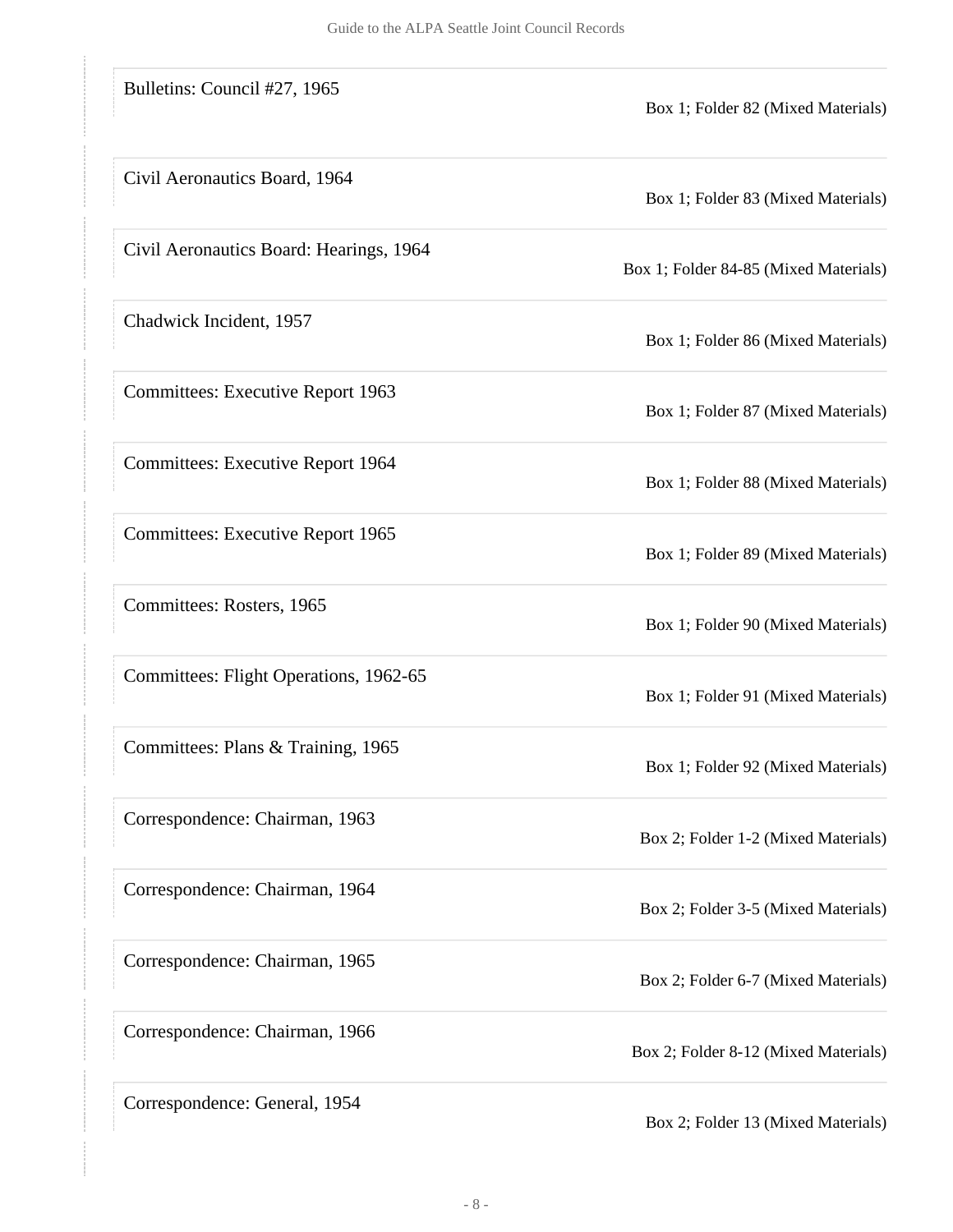| Correspondence: General, 1955                            | Box 2; Folder 14-15 (Mixed Materials) |
|----------------------------------------------------------|---------------------------------------|
| Correspondence: General, 1956                            | Box 2; Folder 16-17 (Mixed Materials) |
| Correspondence: General, 1957-60                         | Box 2; Folder 18 (Mixed Materials)    |
| Correspondence: General, 1961                            | Box 2; Folder 19-20 (Mixed Materials) |
| Correspondence: General, 1962                            | Box 2; Folder 21 (Mixed Materials)    |
| Correspondence: General, 1963                            | Box 2; Folder 22-23 (Mixed Materials) |
| Correspondence: General, 1964                            | Box 2; Folder 24-25 (Mixed Materials) |
| Correspondence: General, 1965                            | Box 2; Folder 26 (Mixed Materials)    |
| Correspondence: General, 1966                            | Box 2; Folder 27-31 (Mixed Materials) |
| Correspondence: Hotel Committee, 1960-63                 | Box 2; Folder 32 (Mixed Materials)    |
| Correspondence: Hotel Committee #27-Hotel Chairman, 1964 | Box 2; Folder 33-35 (Mixed Materials) |
| Correspondence: MEC Hotel Chairman, 1964                 | Box 2; Folder 36-38 (Mixed Materials) |
| Correspondence: MEC Hotel Chairman, 1965                 | Box 2; Folder 39-42 (Mixed Materials) |
| Correspondence: MEC Hotel Chairman, 1966                 | Box 2; Folder 43 (Mixed Materials)    |
| Correspondence: MEC-From, 1963                           | Box 2; Folder 44-49 (Mixed Materials) |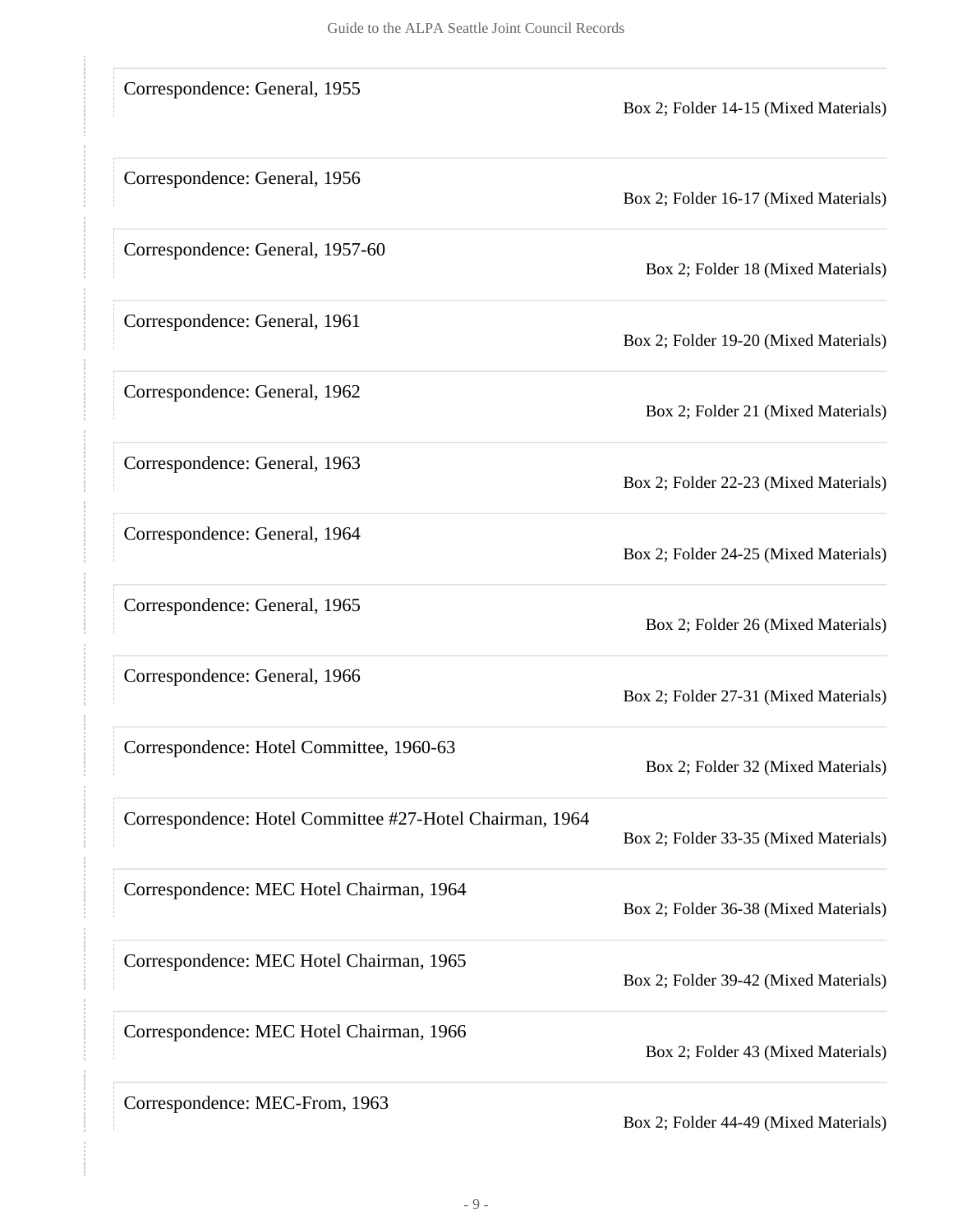| Correspondence: MEC-From, 1964       | Box 2; Folder 50-53 (Mixed Materials) |
|--------------------------------------|---------------------------------------|
| Correspondence: MEC-From, 1965       | Box 2; Folder 54-56 (Mixed Materials) |
| Correspondence: MEC-From, 1966       | Box 2; Folder 57-58 (Mixed Materials) |
| Correspondence: MEC-To, 1963         | Box 2; Folder 59 (Mixed Materials)    |
| Correspondence: MEC, 1964            | Box 2; Folder 60 (Mixed Materials)    |
| Correspondence: MEC, 1965            | Box 2; Folder 61 (Mixed Materials)    |
| Correspondence: Vice Chairman, 1962  | Box 2; Folder 62 (Mixed Materials)    |
| Crew Complement issue 1963-64        | Box 2; Folder 63 (Mixed Materials)    |
| Election: Ballot Certification, 1965 | Box 2; Folder 64 (Mixed Materials)    |
| Finance-MEC Fund, 1962-63            | Box 2; Folder 65 (Mixed Materials)    |
| Finance-MEC Fund, 1962-63            | Box 2; Folder 66-67 (Mixed Materials) |
| Finance-Bank Statements, 1961-62     | Box 2; Folder 68 (Mixed Materials)    |
| Finance-Bank Statements, 1963        | Box 2; Folder 69 (Mixed Materials)    |
| Finance-Bank Statements, 1964        | Box 2; Folder 70-72 (Mixed Materials) |
| Finance-Bank Statements, 1965        | Box 2; Folder 73-74 (Mixed Materials) |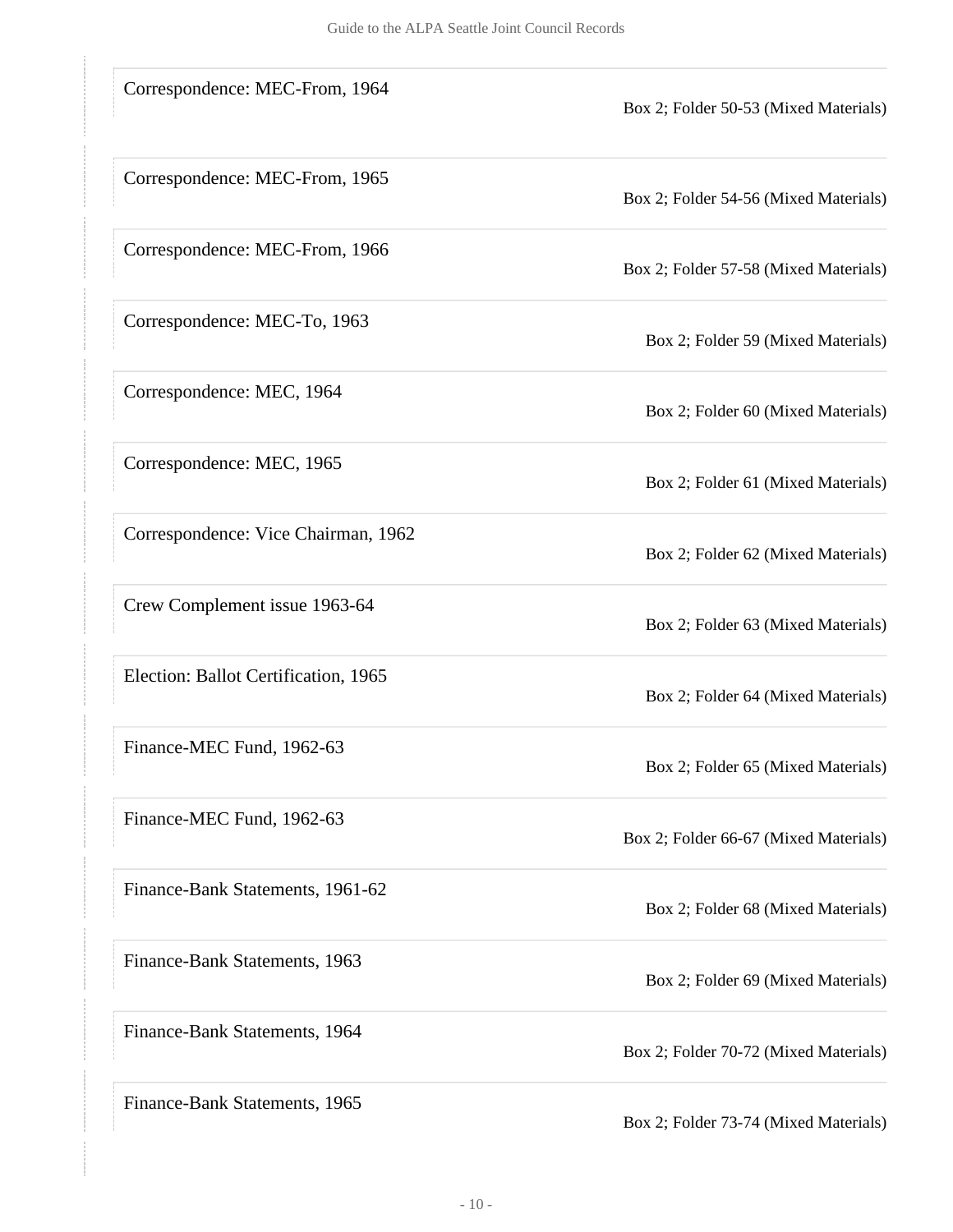| Finance-Bank Statements, 1963-66        | Box 2; Folder 75 (Mixed Materials)    |
|-----------------------------------------|---------------------------------------|
| Finance-Door Prize #27, 1964-65         | Box 2; Folder 76 (Mixed Materials)    |
| Finance-UAL Charity Fund Plans, (n.d)   | Box 2; Folder 77 (Mixed Materials)    |
| Finance Reports: Council #27, 1963      | Box 2; Folder 78 (Mixed Materials)    |
| Financial Reports: Council #27, 1963    | Box 2; Folder 79 (Mixed Materials)    |
| Financial Reports: Council #27, 1964    | Box 2; Folder 80 (Mixed Materials)    |
| Grievances, 1960-61                     | Box 2; Folder 81 (Mixed Materials)    |
| Grievances, 1962                        | Box 2; Folder 82-83 (Mixed Materials) |
| Grievances, 1963                        | Box 2; Folder 84-85 (Mixed Materials) |
| Grievances, 1964                        | Box 2; Folder 86-87 (Mixed Materials) |
| Grievances, 1965                        | Box 2; Folder 88-93 (Mixed Materials) |
| Grievances, 1966                        | Box 2; Folder 94 (Mixed Materials)    |
| Grievances: Anders, 1961                | Box 2; Folder 95 (Mixed Materials)    |
| Grievances: Buchman, 1966               | Box 2; Folder 96 (Mixed Materials)    |
| Grievances: B 727-Cooley-Van Horn, 1965 | Box 2; Folder 97 (Mixed Materials)    |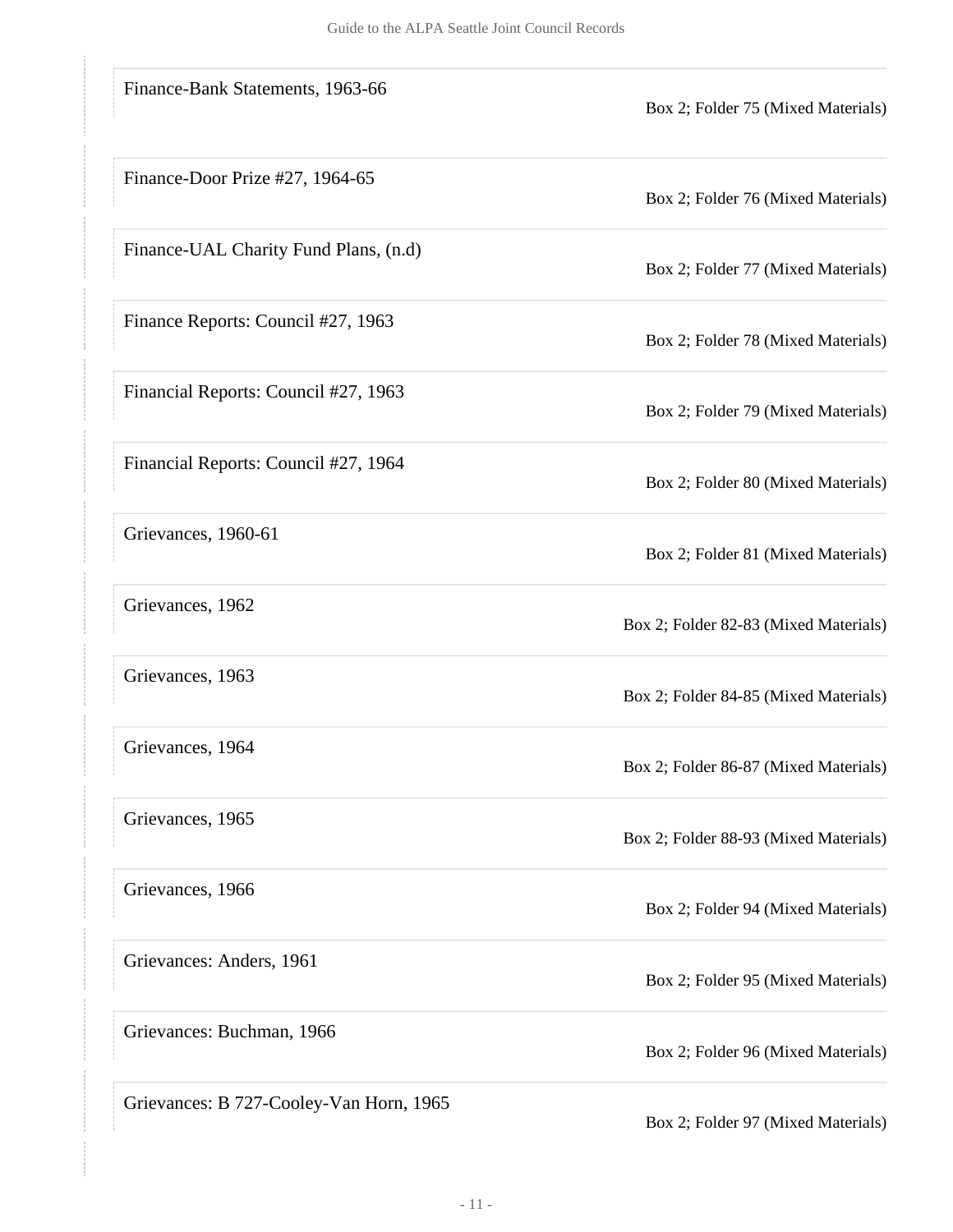| Grievances: Closed, 1956                   | Box 3; Folder 1 (Mixed Materials)     |
|--------------------------------------------|---------------------------------------|
| Grievances: Closed, 1957                   | Box 3; Folder 2 (Mixed Materials)     |
| Grievances: Closed, 1958                   | Box 3; Folder 3 (Mixed Materials)     |
| Grievances: Closed, 1959                   | Box 3; Folder 4 (Mixed Materials)     |
| Grievances: Closed, 1960                   | Box 3; Folder 5-8 (Mixed Materials)   |
| Grievances: Closed, 1961                   | Box 3; Folder 9-12 (Mixed Materials)  |
| Grievances: Con Vair 340, 1965             | Box 3; Folder 13 (Mixed Materials)    |
| Grievances: Council #27, 1964              | Box 3; Folder 14-15 (Mixed Materials) |
| Grievances: Fallon, 1965-66                | Box 3; Folder 16 (Mixed Materials)    |
| Grievances: Gallion, 1956                  | Box 3; Folder 17 (Mixed Materials)    |
| Grievance: Gallion, 1957                   | Box 3; Folder 18 (Mixed Materials)    |
| Grievance: Myers, 1964                     | Box 3; Folder 19 (Mixed Materials)    |
| Grievance: Myers In Re Treece Letter, 1965 | Box 3; Folder 20 (Mixed Materials)    |
| Grievances: Other Councils 1956            | Box 3; Folder 21 (Mixed Materials)    |
| Grievances: Other Councils 1957            | Box 3; Folder 22-23 (Mixed Materials) |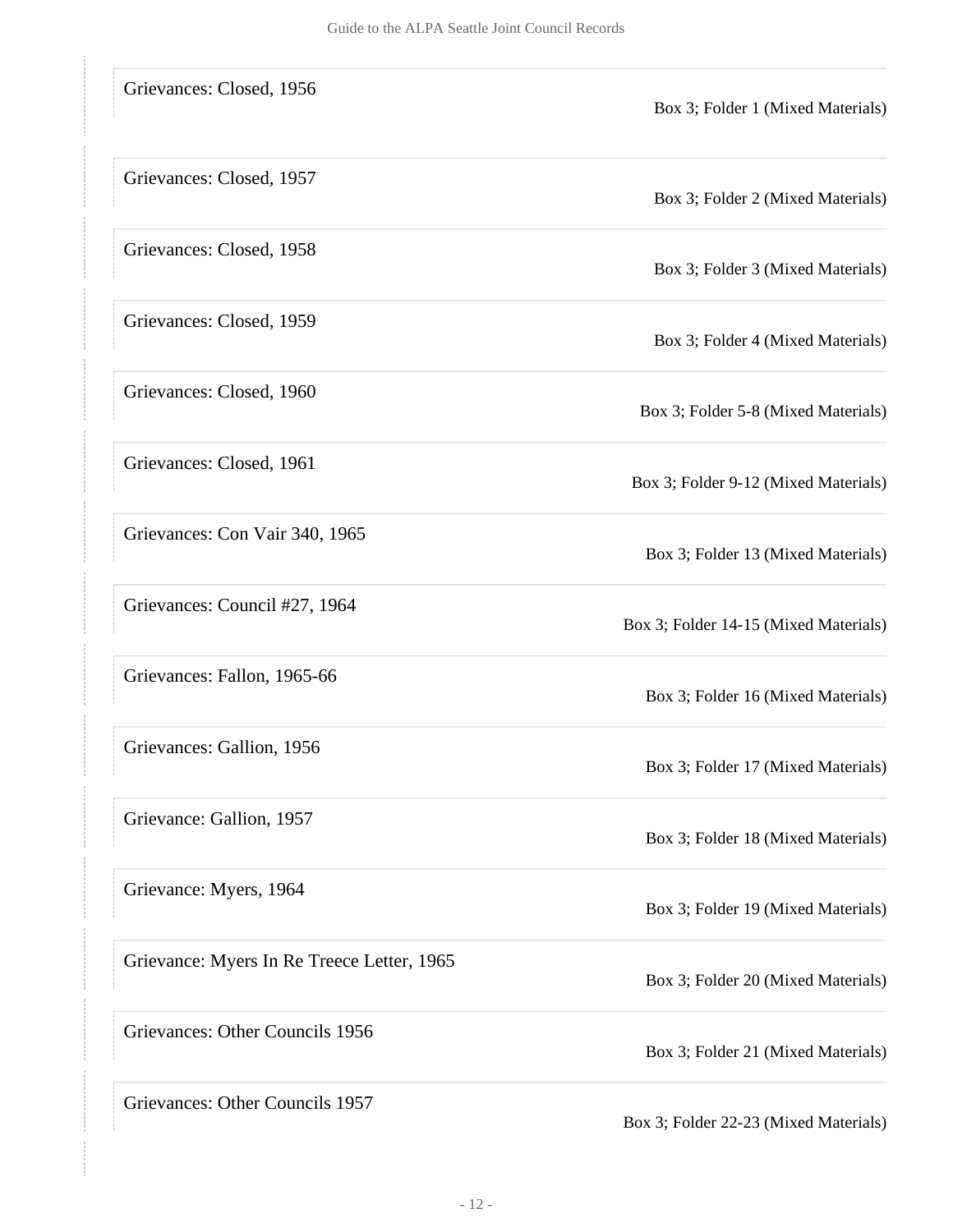| Grievances: Other Councils 1958     | Box 3; Folder 24 (Mixed Materials)    |
|-------------------------------------|---------------------------------------|
| Grievances: Other Councils 1959     | Box 3; Folder 25 (Mixed Materials)    |
| Grievances: Other Councils 1960     | Box 3; Folder 26 (Mixed Materials)    |
| Grievances: Other Councils 1961     | Box 3; Folder 27 (Mixed Materials)    |
| Grievances: Other Councils 1962     | Box 3; Folder 28 (Mixed Materials)    |
| Grievances: Systems Board, 1958     | Box 3; Folder 29 (Mixed Materials)    |
| Grievances: Systems Board 1963-65 s | Box 3; Folder 30 (Mixed Materials)    |
| Grievances: Systems Board, 1963     | Box 3; Folder 31 (Mixed Materials)    |
| Grievances: Systems Board, 1964     | Box 3; Folder 32-34 (Mixed Materials) |
| Grievances: Systems Board, 1965     | Box 3; Folder 35-38 (Mixed Materials) |
| Grievances: Systems Board, 1966     | Box 3; Folder 39 (Mixed Materials)    |
| Insurance, 1963-64                  | Box 3; Folder 40 (Mixed Materials)    |
| Insurance: Loss of License, 1961    | Box 3; Folder 41 (Mixed Materials)    |
| Insurance: Mutual Aid, 1953         | Box 3; Folder 42 (Mixed Materials)    |
| Insurance: Mutual Aid, 1957         | Box 3; Folder 43 (Mixed Materials)    |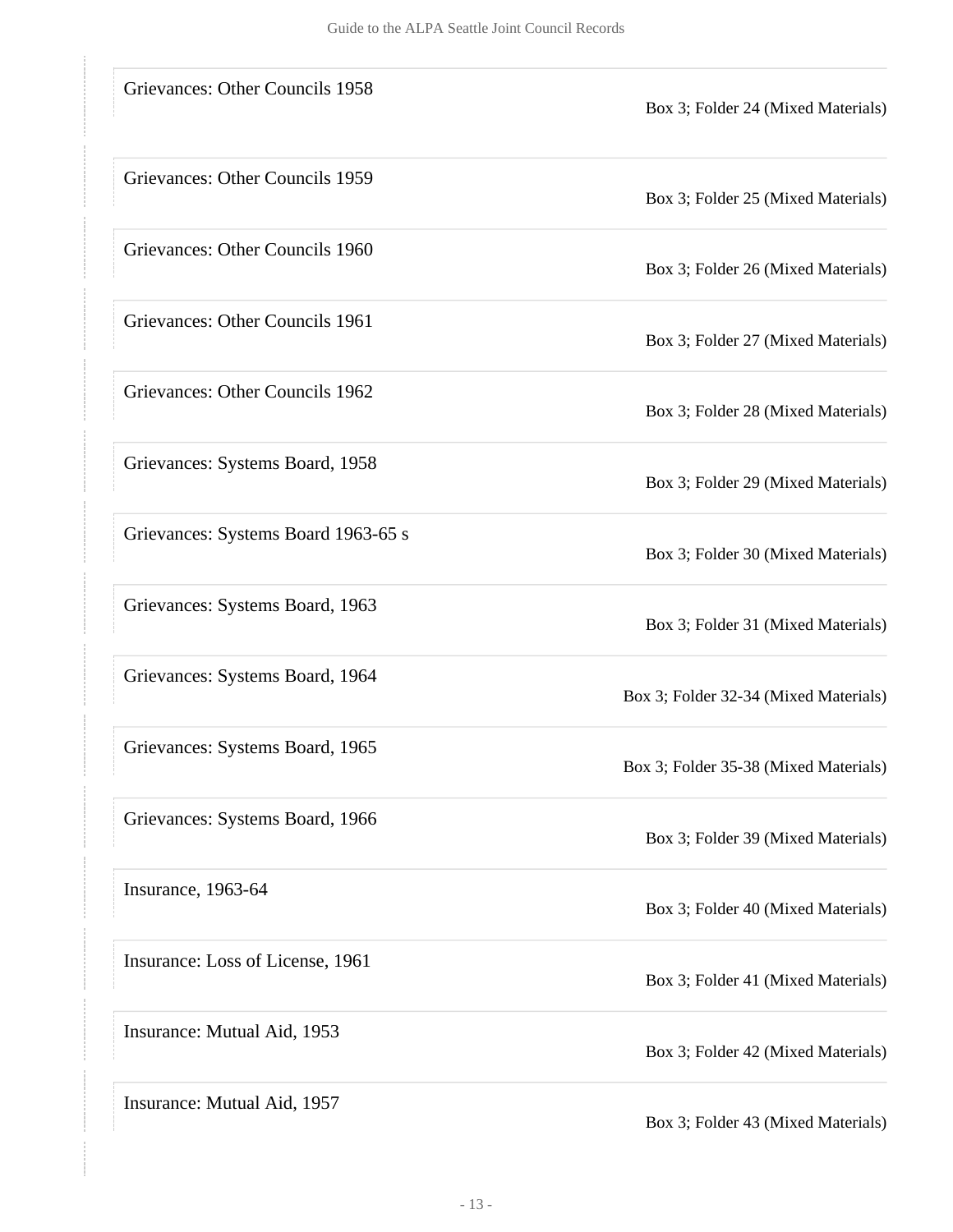| Insurance: Mutual Aid, 1962              | Box 3; Folder 44 (Mixed Materials)    |
|------------------------------------------|---------------------------------------|
| Insurance: Mutual Aid, 1963              | Box 3; Folder 45 (Mixed Materials)    |
| Insurance: Mutual Aid, 1964              | Box 3; Folder 46 (Mixed Materials)    |
| Insurance: Mutual Aid, 1965              | Box 3; Folder 47 (Mixed Materials)    |
| Insurance: Mutual Aid Bruce, C., 1964-65 | Box 3; Folder 48 (Mixed Materials)    |
| Insurance: Mutual Aid Howell J., 1963-65 | Box 3; Folder 49 (Mixed Materials)    |
| Membership, 1959                         | Box 3; Folder 50 (Mixed Materials)    |
| Membership, 1962                         | Box 3; Folder 51 (Mixed Materials)    |
| Membership, 1963                         | Box 3; Folder 52-58 (Mixed Materials) |
| Membership, 1964                         | Box 3; Folder 59-62 (Mixed Materials) |
| Membership, 1965                         | Box 3; Folder 63-70 (Mixed Materials) |
| Membership, 1966                         | Box 3; Folder 71-76 (Mixed Materials) |
| Membership: Burns, J., 1963-66           | Box 3; Folder 77 (Mixed Materials)    |
| Membership: Dues Assignments, 1965       | Box 3; Folder 78-79 (Mixed Materials) |
| Membership: Dues Assignments, 1966       | Box 3; Folder 80-86 (Mixed Materials) |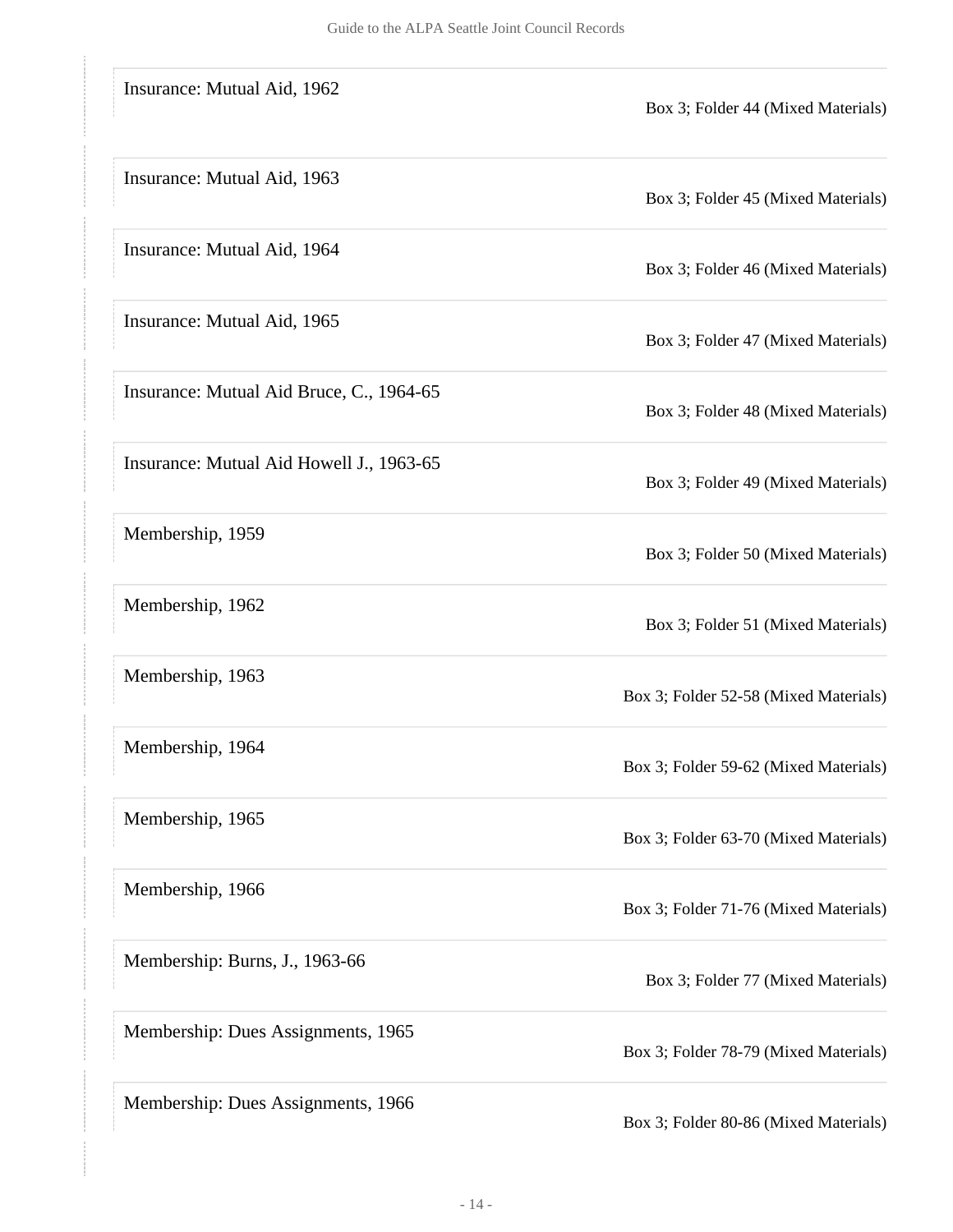| Membership: Dues Roster, 1966                 | Box 3; Folder 87 (Mixed Materials)    |
|-----------------------------------------------|---------------------------------------|
| Membership: Forms 1958                        | Box 3; Folder 88 (Mixed Materials)    |
| Merger: United & Capital Airlines, 1962       | Box 3; Folder 89 (Mixed Materials)    |
| Merger: United & Capital Airlines, 1963       | Box 3; Folder 90 (Mixed Materials)    |
| Merger: United & Capital Airlines, 1964       | Box 3; Folder 91 (Mixed Materials)    |
| Merger: United & Capital Airlines, 1965       | Box 3; Folder 92-93 (Mixed Materials) |
| Minutes: Council #5 Newark 1965-66 s          | Box 3; Folder 94 (Mixed Materials)    |
| Minutes: Council #11 Washington D.C., 1964-66 | Box 3; Folder 95 (Mixed Materials)    |
| Minutes: Council #12 Chicago, 1964-65         | Box 3; Folder 96 (Mixed Materials)    |
| Minutes: Council #12 Chicago, 1966            | Box 3; Folder 97 (Mixed Materials)    |
| Minutes: Council #27 Seattle, 1963-64         | Box 4; Folder 1 (Mixed Materials)     |
| Minutes: Council #27 Seattle, 1965            | Box 4; Folder 2 (Mixed Materials)     |
| Minutes: Council #32 Detroit, 1964-66         | Box 4; Folder 3 (Mixed Materials)     |
| Minutes: Council #33 Denver, 1964-66          | Box 4; Folder 4 (Mixed Materials)     |
| Minutes: Council #34 San Francisco, 1964-66   | Box 4; Folder 5 (Mixed Materials)     |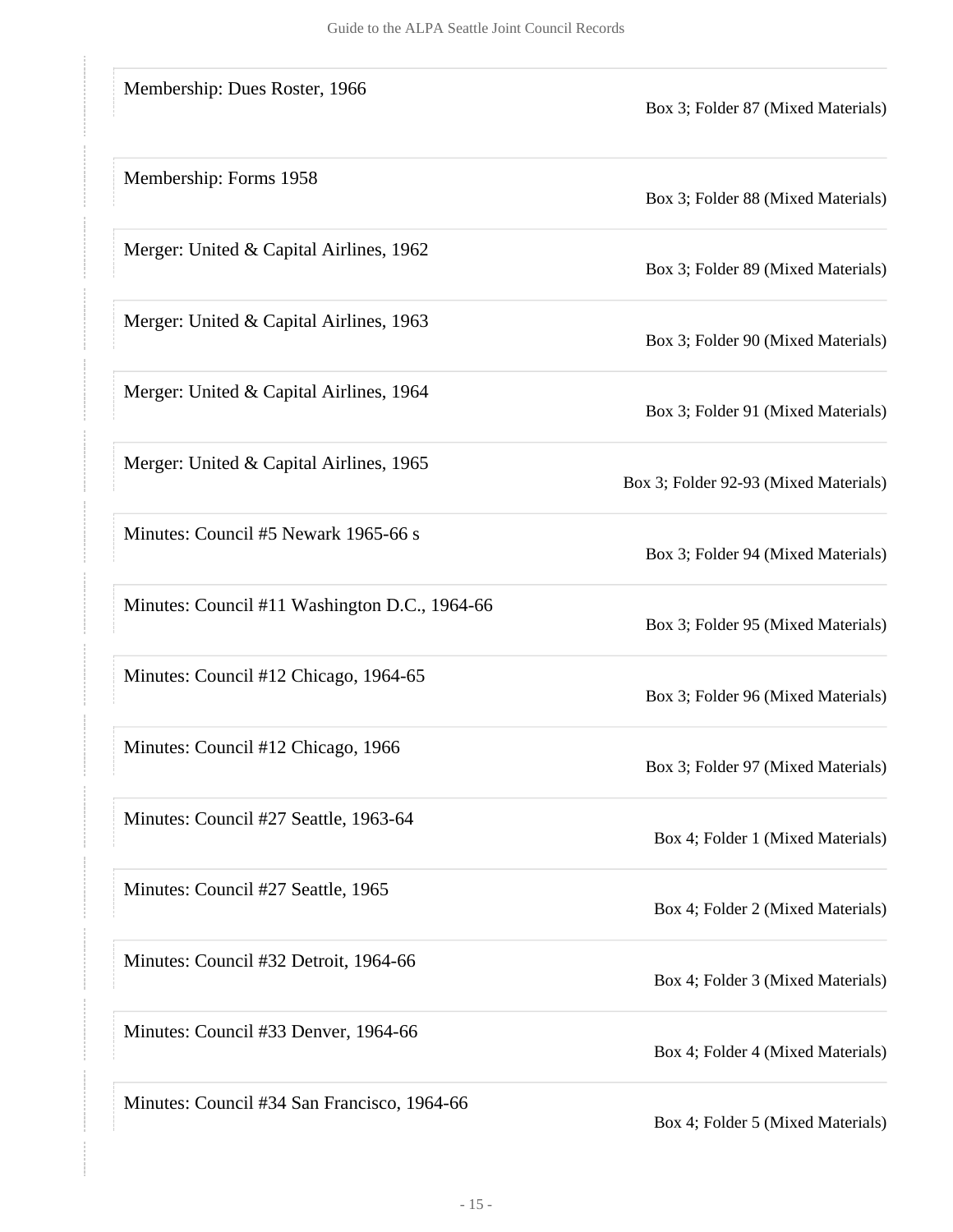| Minutes: Council #52 New York, 1965-66    | Box 4; Folder 6 (Mixed Materials)     |
|-------------------------------------------|---------------------------------------|
| Minutes: Council #57 Los Angeles, 1964-66 | Box 4; Folder 7 (Mixed Materials)     |
| Minutes: Council #58 Pittsburgh, 1964-65  | Box 4; Folder 8 (Mixed Materials)     |
| Minutes: Council #93 Denver, 1966         | Box 4; Folder 9 (Mixed Materials)     |
| Minutes: Council #150 Miami, 1964-66      | Box 4; Folder 10 (Mixed Materials)    |
| Minutes: UALMEC, 1959-60                  | Box 4; Folder 11 (Mixed Materials)    |
| Minutes: UALMEC, 1961-62                  | Box 4; Folder 12 (Mixed Materials)    |
| Minutes: UALMEC, 1963-64                  | Box 4; Folder 13 (Mixed Materials)    |
| Minutes: UALMEC, 1965-66                  | Box 4; Folder 14 (Mixed Materials)    |
| Minutes: UALMEC, 1966                     | Box 4; Folder 15 (Mixed Materials)    |
| Negotiations, 1958                        | Box 4; Folder 16 (Mixed Materials)    |
| Negotiations, 1960                        | Box 4; Folder 17-18 (Mixed Materials) |
| Negotiations, 1961                        | Box 4; Folder 19 (Mixed Materials)    |
| Negotiations, 1963                        | Box 4; Folder 20 (Mixed Materials)    |
| Negotiations, 1964                        | Box 4; Folder 21-23 (Mixed Materials) |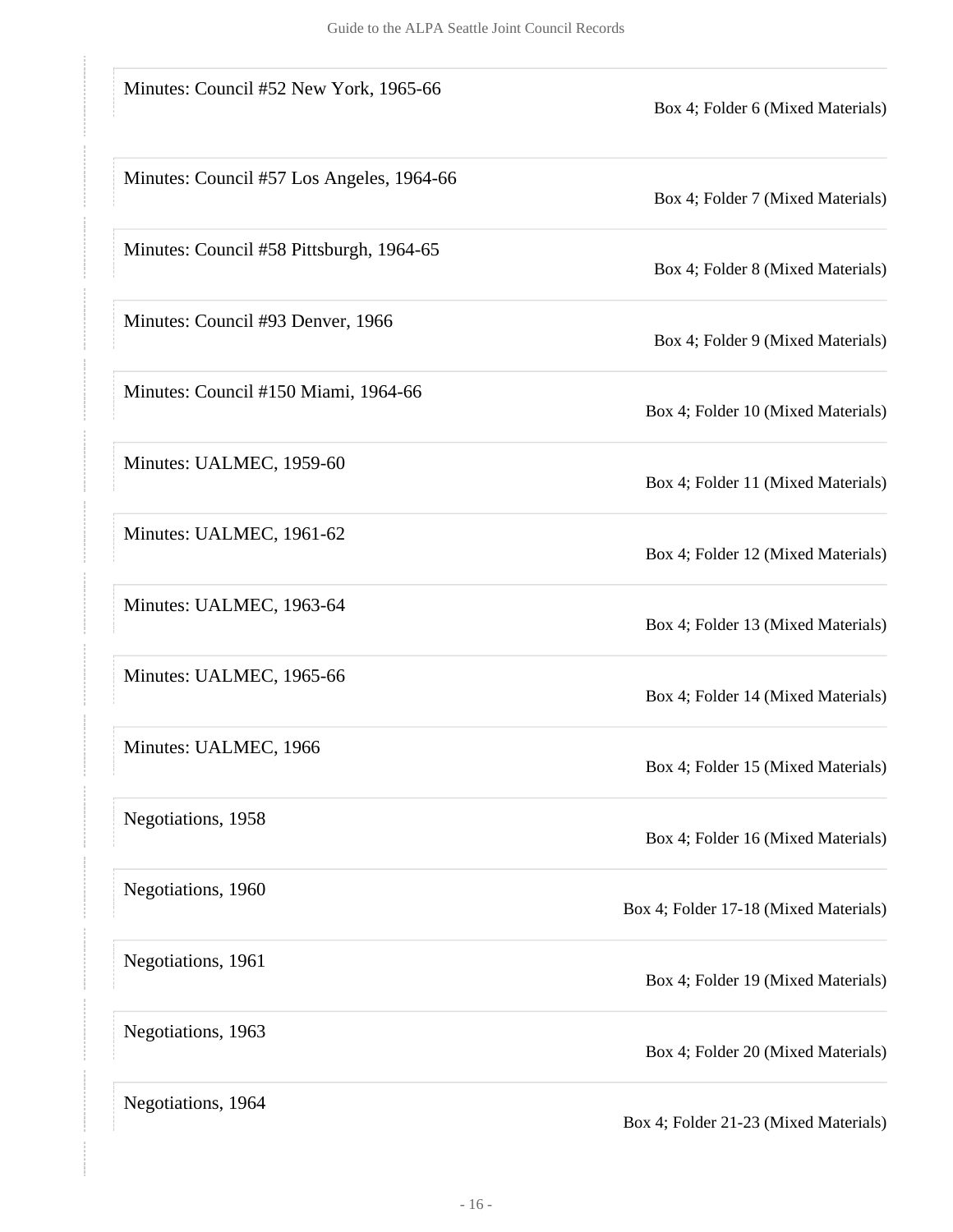| Negotiations, 1965                         | Box 4; Folder 24-25 (Mixed Materials) |
|--------------------------------------------|---------------------------------------|
| Negotiations, 1966                         | Box 4; Folder 26 (Mixed Materials)    |
| Newsletters: ALPA News Bulletin, 1963      | Box 4; Folder 27 (Mixed Materials)    |
| Newsletters: ALPA News Bulletin, 1964      | Box 4; Folder 28 (Mixed Materials)    |
| Newsletters: ALPA News Bulletin, 1965      | Box 4; Folder 29 (Mixed Materials)    |
| Newsletters: UALMEC-Page One, 1963         | Box 4; Folder 30 (Mixed Materials)    |
| Newsletters: UALMEC-Page One, 1964         | Box 4; Folder 31 (Mixed Materials)    |
| Newsletters: UALMEC-Page One, 1965-66      | Box 4; Folder 32 (Mixed Materials)    |
| Pay Scale (1963-65?)                       | Box 4; Folder 33 (Mixed Materials)    |
| Pay Scale: Comparisons (1965-67?)          | Box 4; Folder 34 (Mixed Materials)    |
| Pay Scale: Over Eighty-Five Hours, 1963-64 | Box 4; Folder 35 (Mixed Materials)    |
| Pension Plan, 1958-1965                    | Box 4; Folder 36 (Mixed Materials)    |
| Public Relations, 1960-61                  | Box 4; Folder 37 (Mixed Materials)    |
| Retirement: Stephens, B. 1964              | Box 4; Folder 38 (Mixed Materials)    |
| Secretary-Treasurer, 1963-1965             | Box 4; Folder 39 (Mixed Materials)    |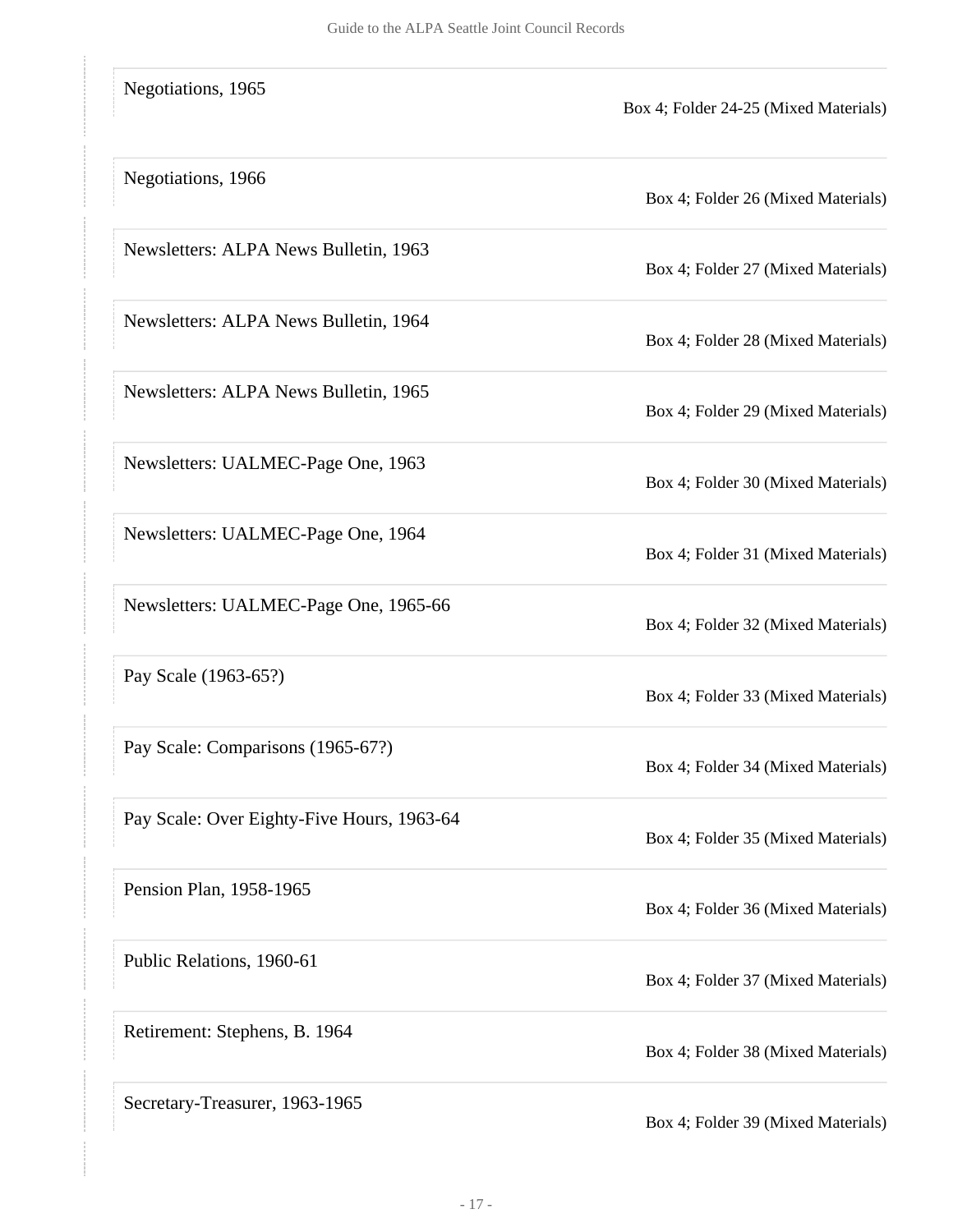| Secretary-Treasurer, 1966                           | Box 4; Folder 40 (Mixed Materials)    |
|-----------------------------------------------------|---------------------------------------|
| Scheduling, 1959                                    | Box 4; Folder 41 (Mixed Materials)    |
| Scheduling, 1960 -1961                              | Box 4; Folder 42 (Mixed Materials)    |
| Scheduling, 1962                                    | Box 4; Folder 43 (Mixed Materials)    |
| Scheduling, 1963                                    | Box 4; Folder 44 (Mixed Materials)    |
| Scheduling, 1964                                    | Box 4; Folder 45 (Mixed Materials)    |
| Scheduling, 1965                                    | Box 4; Folder 46-47 (Mixed Materials) |
| Scheduling, 1966                                    | Box 4; Folder 48-49 (Mixed Materials) |
| Scheduling, 1966-67                                 | Box 4; Folder 50 (Mixed Materials)    |
| Scheduling: DC 8 Protest, 1964-66                   | Box 4; Folder 51 (Mixed Materials)    |
| Scheduling: Temporary Duty, 1964                    | Box 4; Folder 52 (Mixed Materials)    |
| Scheduling: Through Flying, 1957-58                 | Box 4; Folder 53 (Mixed Materials)    |
| Scheduling: Through Flying, 1958                    | Box 4; Folder 54 (Mixed Materials)    |
| Strike: American Airlines-Waiver 8-10 hrs., 1954    | Box 4; Folder 55-56 (Mixed Materials) |
| Strike: American Airlines-Waiver 8-10 Hrs., 1955-56 | Box 4; Folder 57 (Mixed Materials)    |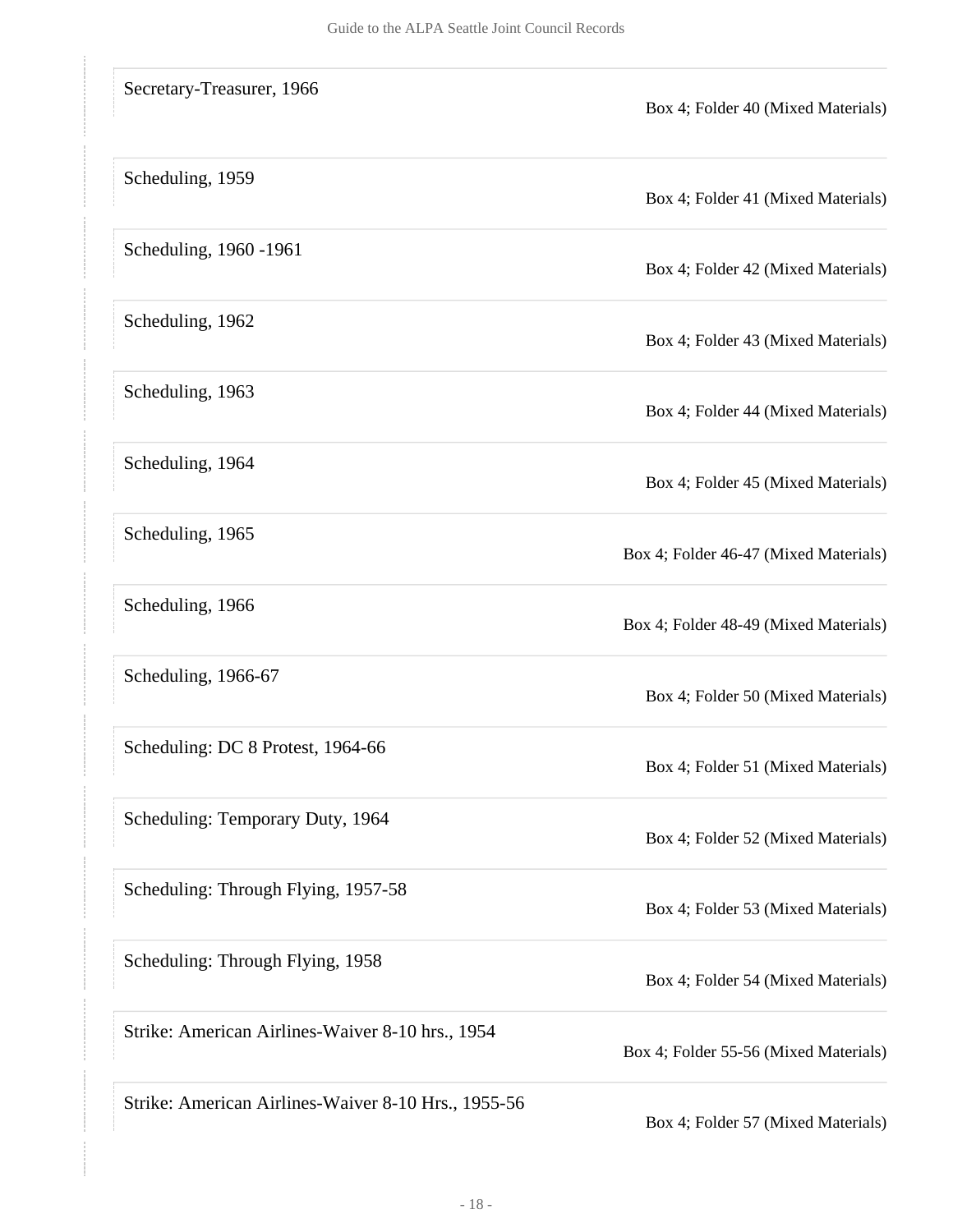<span id="page-18-0"></span>

| Strike: International Association of Machinists, 1963 | Box 4; Folder 58 (Mixed Materials)    |
|-------------------------------------------------------|---------------------------------------|
| Strike Benefits Policy, 1963                          | Box 4; Folder 59 (Mixed Materials)    |
| Training Center, 1956-60                              | Box 5; Folder 1 (Mixed Materials)     |
| Training Center, 1961                                 | Box 5; Folder 2 (Mixed Materials)     |
| Training Center, 1963-65                              | Box 5; Folder 3 (Mixed Materials)     |
| <b>UALMEC: Resolutions 1965</b>                       | Box 5; Folder 4 (Mixed Materials)     |
| <b>UALMEC: Resolutions 1966</b>                       | Box 5; Folder 5 (Mixed Materials)     |
| Union Jurisdiction: Craft & Class, 1957-58            | Box 5; Folder 6 (Mixed Materials)     |
| Union Jurisdiction: Craft & Class, 1959               | Box 5; Folder 7-8 (Mixed Materials)   |
| Union Jurisdiction: Craft & Class, 1960               | Box 5; Folder 9-11 (Mixed Materials)  |
| Union Jurisdiction: Craft & Class, 1961               | Box 5; Folder 12-14 (Mixed Materials) |
| Series II: Local #54 Northwest Airlines               |                                       |
| Air Safety, 1961                                      | Box 6; Folder 1 (Mixed Materials)     |
| Air Safety, 1962                                      | Box 6; Folder 2 (Mixed Materials)     |
| Air Safety, 1962-63                                   | Box 6; Folder 3 (Mixed Materials)     |
| Air Safety, 1963                                      | Box 6; Folder 4 (Mixed Materials)     |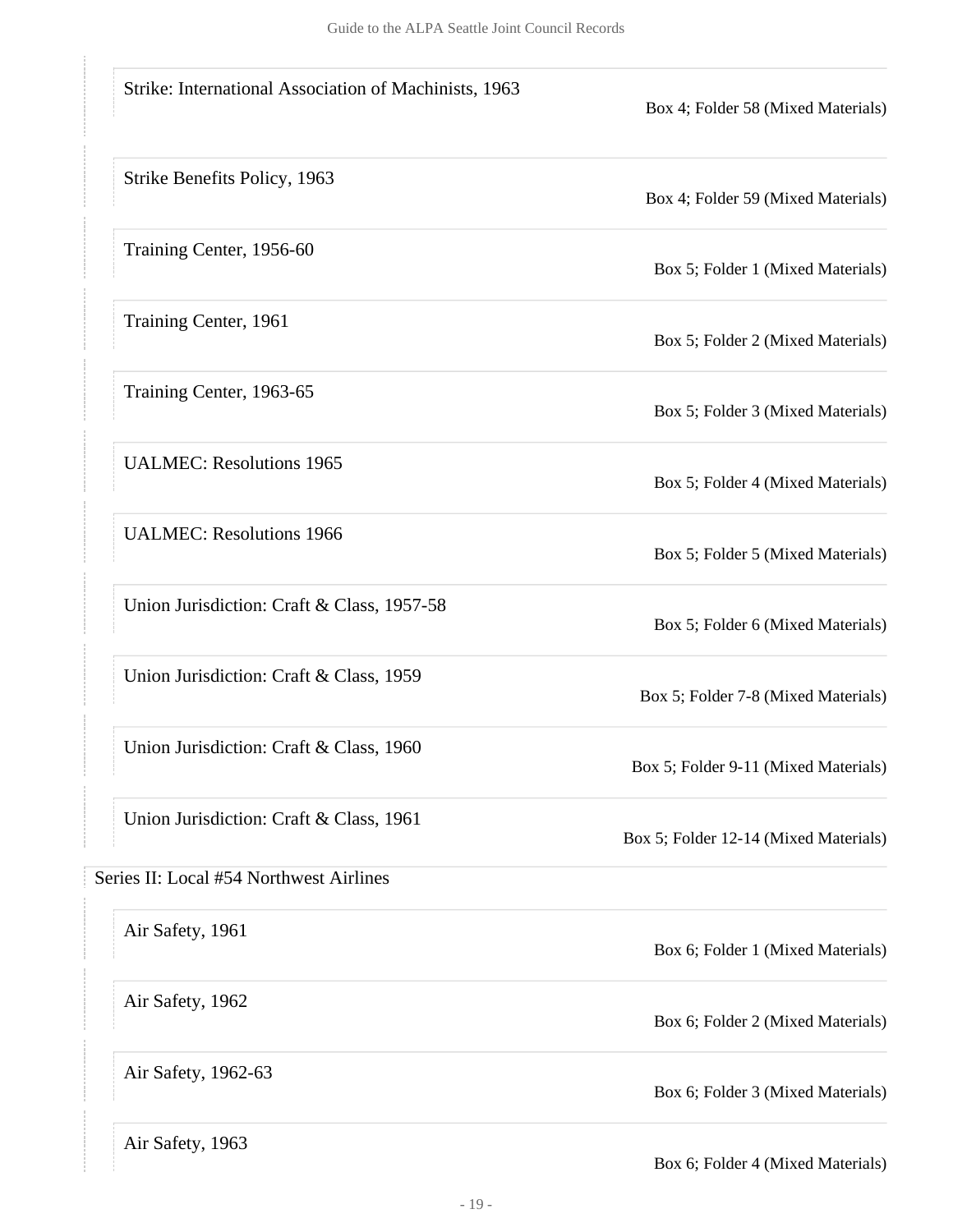| Air Safety, 1964                      | Box 6; Folder 5 (Mixed Materials)     |
|---------------------------------------|---------------------------------------|
| Air Safety, 1965                      | Box 6; Folder 6 (Mixed Materials)     |
| Air Safety, 1965-66                   | Box 6; Folder 7 (Mixed Materials)     |
| Agency Shop, 1965                     | Box 6; Folder 8-10 (Mixed Materials)  |
| Agency Shop, 1966                     | Box 6; Folder 11-16 (Mixed Materials) |
| Agreement: NWA, 1965                  | Box 6; Folder 17 (Mixed Materials)    |
| Agreement: Amendment 1960             | Box 6; Folder 18 (Mixed Materials)    |
| Board of Directors, 1960              | Box 6; Folder 19 (Mixed Materials)    |
| Bulletins: NWA job Bidding, 1965      | Box 6; Folder 20 (Mixed Materials)    |
| Bulletins: NWA job Bidding, 1965-66   | Box 6; Folder 21 (Mixed Materials)    |
| Committees: LEC, 1964                 | Box 6; Folder 22 (Mixed Materials)    |
| Committees: LEC, 1965                 | Box 6; Folder 23 (Mixed Materials)    |
| Committees: LEC, 1965-66              | Box 6; Folder 24 (Mixed Materials)    |
| Correspondence: Chairman #54, 1960    | Box 6; Folder 25 (Mixed Materials)    |
| Correspondence: Chairman #54, 1960-62 | Box 6; Folder 26 (Mixed Materials)    |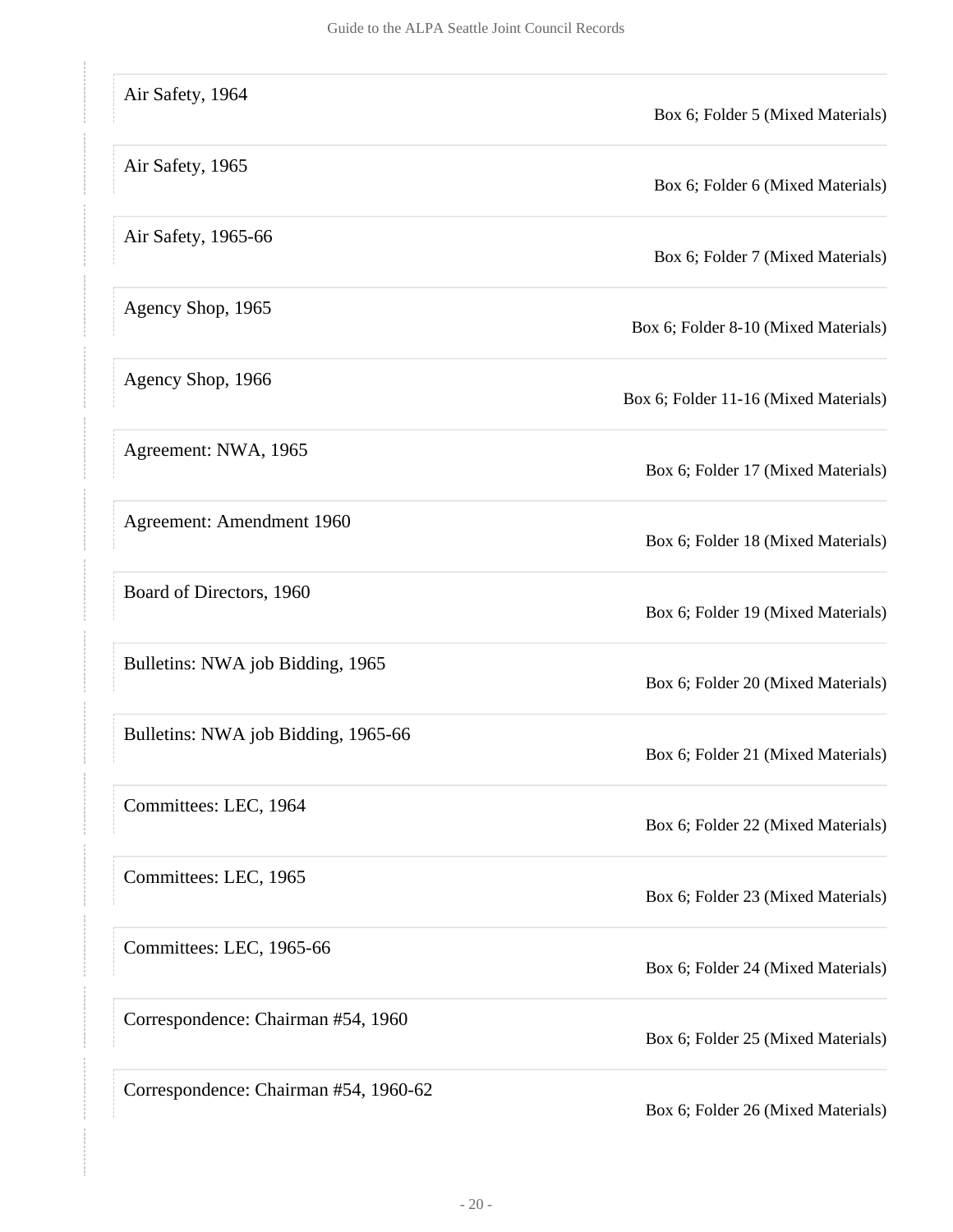| Correspondence: Council #1, 1964                     | Box 6; Folder 27 (Mixed Materials)    |
|------------------------------------------------------|---------------------------------------|
| Correspondence: Council #54, 1961                    | Box 6; Folder 28-29 (Mixed Materials) |
| Correspondence: Council #54, 1962                    | Box 6; Folder 30 (Mixed Materials)    |
| Correspondence: Council #54, 1964-65                 | Box 6; Folder 31 (Mixed Materials)    |
| Correspondence: Council #54, 1966                    | Box 6; Folder 32 (Mixed Materials)    |
| Correspondence: Council #54: Advisory Board          | Box 6; Folder 33-34 (Mixed Materials) |
| Correspondence: Council #54: Advisory Board, 1965-66 | Box 6; Folder 35 (Mixed Materials)    |
| Correspondence: Council #54: McQuain, 1964           | Box 6; Folder 36 (Mixed Materials)    |
| Correspondence: MEC, 1954-55                         | Box 6; Folder 37 (Mixed Materials)    |
| Correspondence: MEC, 1956                            | Box 6; Folder 38-39 (Mixed Materials) |
| Correspondence: MEC, 1958                            | Box 6; Folder 40 (Mixed Materials)    |
| Correspondence: MEC, 1959                            | Box 6; Folder 41 (Mixed Materials)    |
| Correspondence: MEC, 1962-63                         | Box 6; Folder 42 (Mixed Materials)    |
| Correspondence: MEC, 1964                            | Box 6; Folder 43 (Mixed Materials)    |
| Correspondence: MEC, 1965                            | Box 6; Folder 44-48 (Mixed Materials) |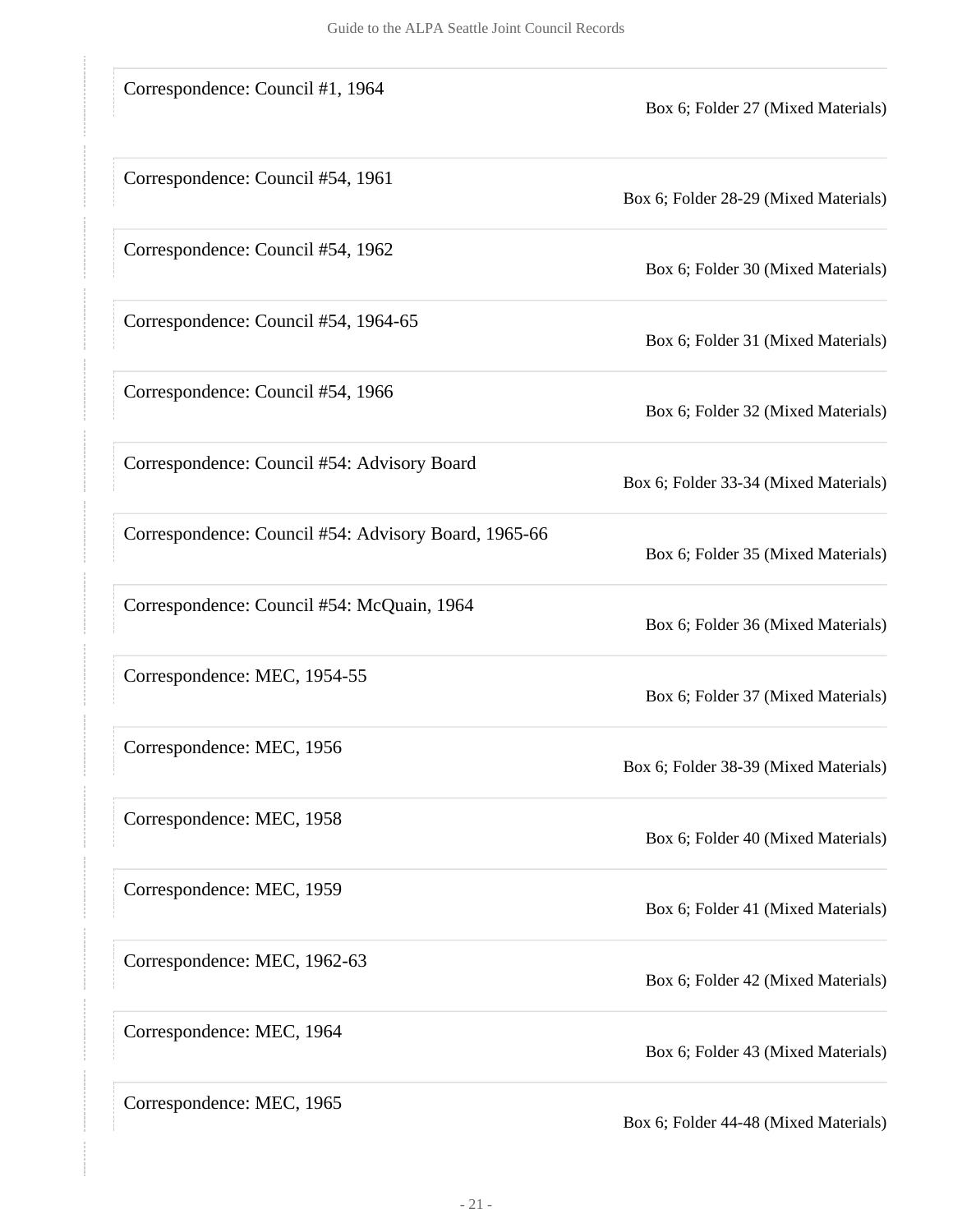| Correspondence: MEC, 1966       | Box 6; Folder 49 (Mixed Materials)    |
|---------------------------------|---------------------------------------|
| Election: Union President, 1960 | Box 6; Folder 50 (Mixed Materials)    |
| Election: Council #54, (1961)   | Box 6; Folder 51 (Mixed Materials)    |
| Finance: Chairman, 1965         | Box 6; Folder 52-53 (Mixed Materials) |
| Finance: Chairman, 1966         | Box 6; Folder 54 (Mixed Materials)    |
| Finance: Ledger, 1954-64        | Box 6; Folder 55 (Mixed Materials)    |
| Grievances, 1960s               | Box 6; Folder 56 (Mixed Materials)    |
| Grievances, 1961                | Box 6; Folder 57-61 (Mixed Materials) |
| Grievances, 1962                | Box 6; Folder 62-63 (Mixed Materials) |
| Grievances, 1963                | Box 6; Folder 64-65 (Mixed Materials) |
| Grievances, 1964                | Box 6; Folder 66 (Mixed Materials)    |
| Grievances, 1965                | Box 6; Folder 67-69 (Mixed Materials) |
| Grievances, 1966                | Box 6; Folder 70 (Mixed Materials)    |
| Grievances: #3655, 1961         | Box 6; Folder 71 (Mixed Materials)    |
| Grievances: Berg, 1962          | Box 6; Folder 72 (Mixed Materials)    |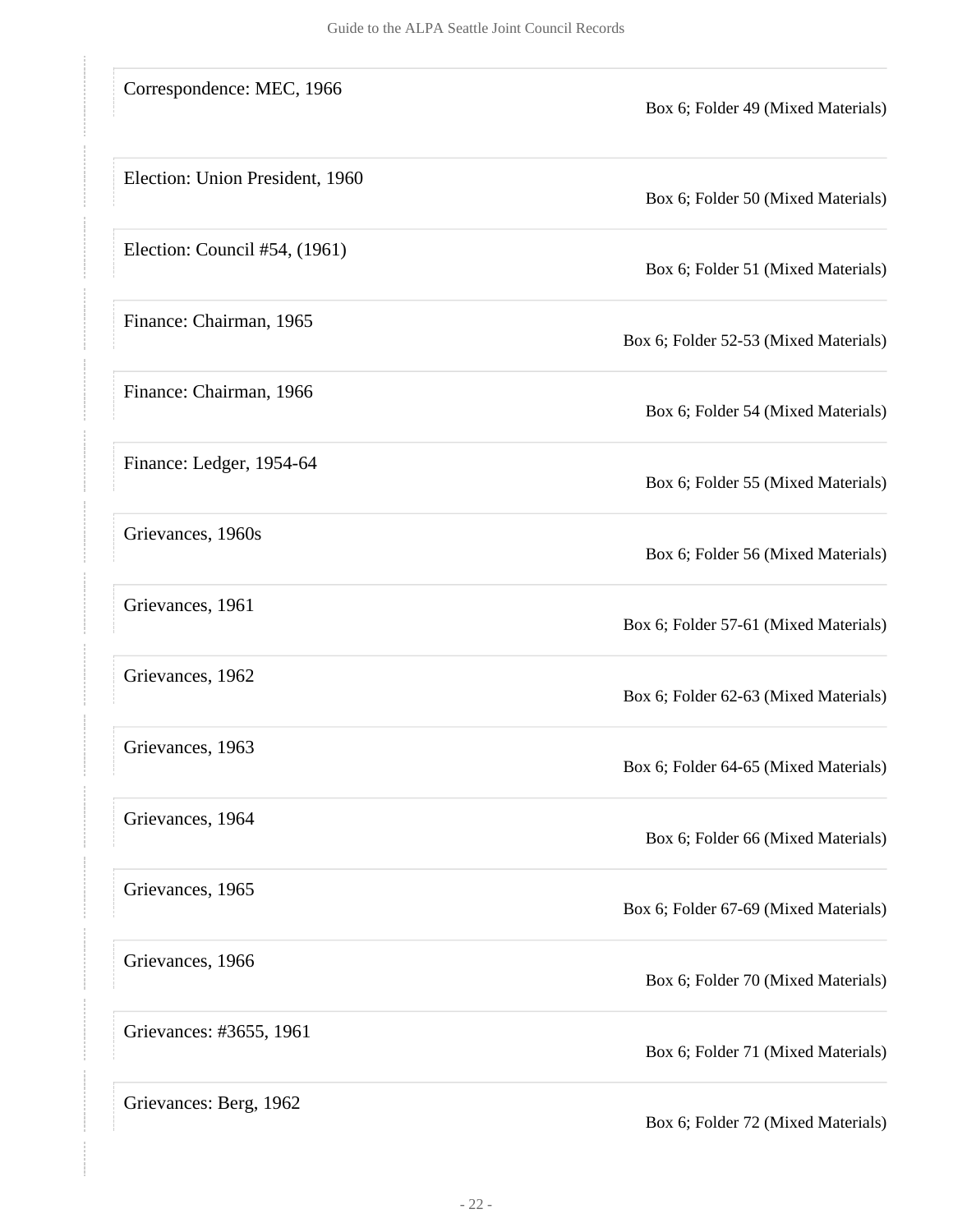| Grievances: Copilot Qualification for S/0, 1965 | Box 6; Folder 73 (Mixed Materials)    |
|-------------------------------------------------|---------------------------------------|
| Grievances: Deadhead Pay, 1960                  | Box 6; Folder 74 (Mixed Materials)    |
| Grievances: Johnson, 1961                       | Box 6; Folder 75 (Mixed Materials)    |
| Grievances: MEC, 1965                           | Box 6; Folder 76-77 (Mixed Materials) |
| Grievances: NWA Systems Board, 1960             | Box 6; Folder 78 (Mixed Materials)    |
| Grievances: NWA Systems Board, 1961             | Box 6; Folder 79-80 (Mixed Materials) |
| Grievances: NWA Systems Board, 1962             | Box 6; Folder 81 (Mixed Materials)    |
| Grievances: NWA Systems Board, 1963             | Box 6; Folder 82 (Mixed Materials)    |
| Grievances: Nundorf-Cowles, 1962-63             | Box 6; Folder 83 (Mixed Materials)    |
| Grievances: Quinn, 1961                         | Box 6; Folder 84 (Mixed Materials)    |
| Grievances: Rockwell, et al, 1961               | Box 6; Folder 85 (Mixed Materials)    |
| Grievances: Seniority Layoff, 1961              | Box 6; Folder 86 (Mixed Materials)    |
| Grievances: Stevart, 1965-66                    | Box 7; Folder 1 (Mixed Materials)     |
| Grievances: Section 21, 1961-62                 | Box 7; Folder 2-4 (Mixed Materials)   |
| Grievances: Temporary Assignment, 1960          | Box 7; Folder 5 (Mixed Materials)     |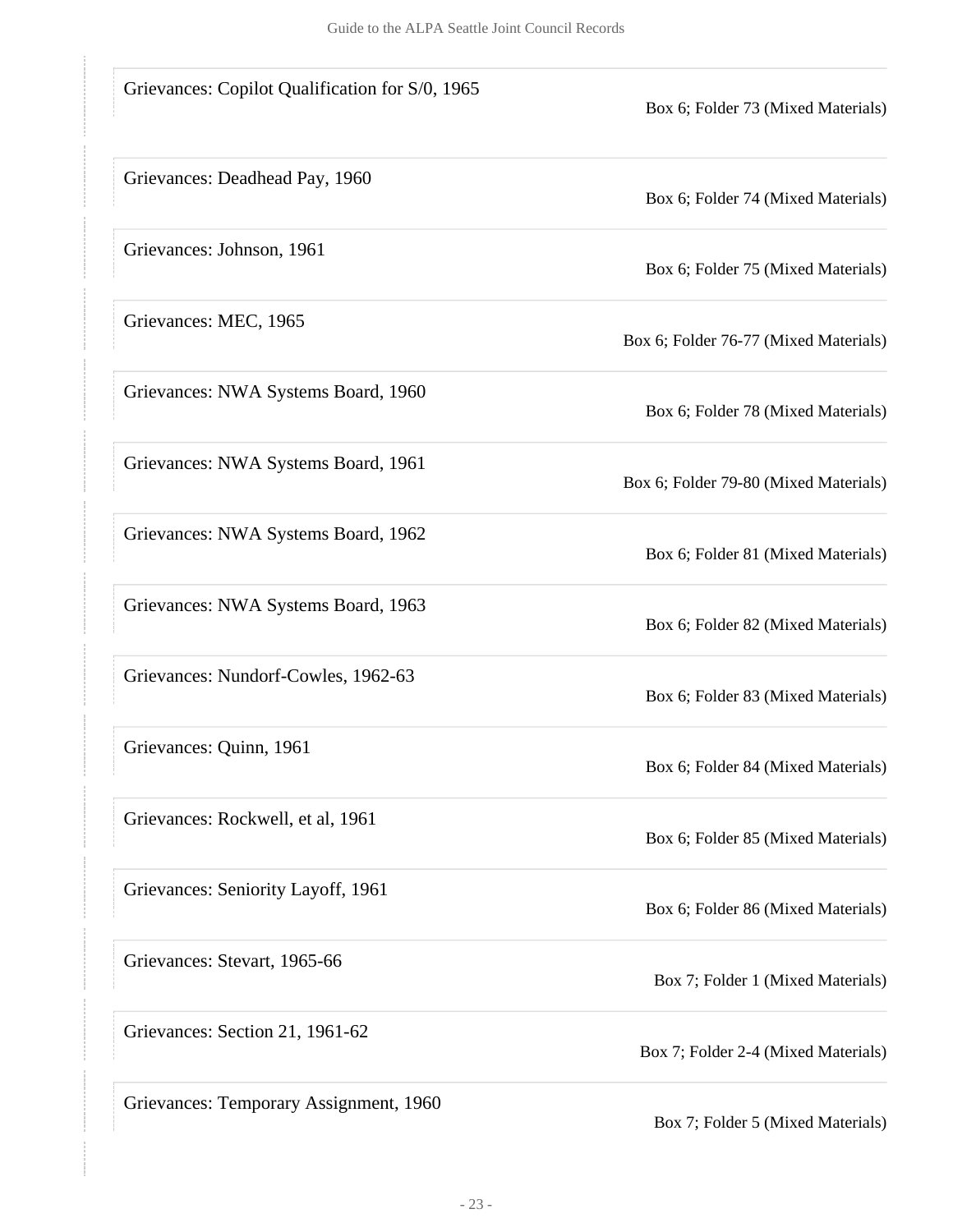| Grievances: Training-Checking, 1965               | Box 7; Folder 6 (Mixed Materials)  |
|---------------------------------------------------|------------------------------------|
| Grievances: Vacation, 1964                        | Box 7; Folder 7 (Mixed Materials)  |
| Grievances: Wold, 1965                            | Box 7; Folder 8 (Mixed Materials)  |
| Insurance, 1960                                   | Box 7; Folder 9 (Mixed Materials)  |
| Insurance, 1961-62                                | Box 7; Folder 10 (Mixed Materials) |
| Insurance, 1964                                   | Box 7; Folder 11 (Mixed Materials) |
| Insurance, 1965                                   | Box 7; Folder 12 (Mixed Materials) |
| Insurance: Loss of License, 1960-61               | Box 7; Folder 13 (Mixed Materials) |
| Insurance: Mutual Aid, 1961                       | Box 7; Folder 14 (Mixed Materials) |
| Insurance: Mutual Aid, 1965                       | Box 7; Folder 15 (Mixed Materials) |
| Insurance: Mutual Aid - Hall, D, 1960-61          | Box 7; Folder 16 (Mixed Materials) |
| Insurance: Mutual Aid - Moore, G., 1960-61        | Box 7; Folder 17 (Mixed Materials) |
| Insurance: Mutual Aid - Rueschenberg, H., 1960-62 | Box 7; Folder 18 (Mixed Materials) |
| Insurance: Mutual Aid - Quinn, M., 1961-62        | Box 7; Folder 19 (Mixed Materials) |
| Insurance: Mutual Aid - Stein, R., 1960-61        | Box 7; Folder 20 (Mixed Materials) |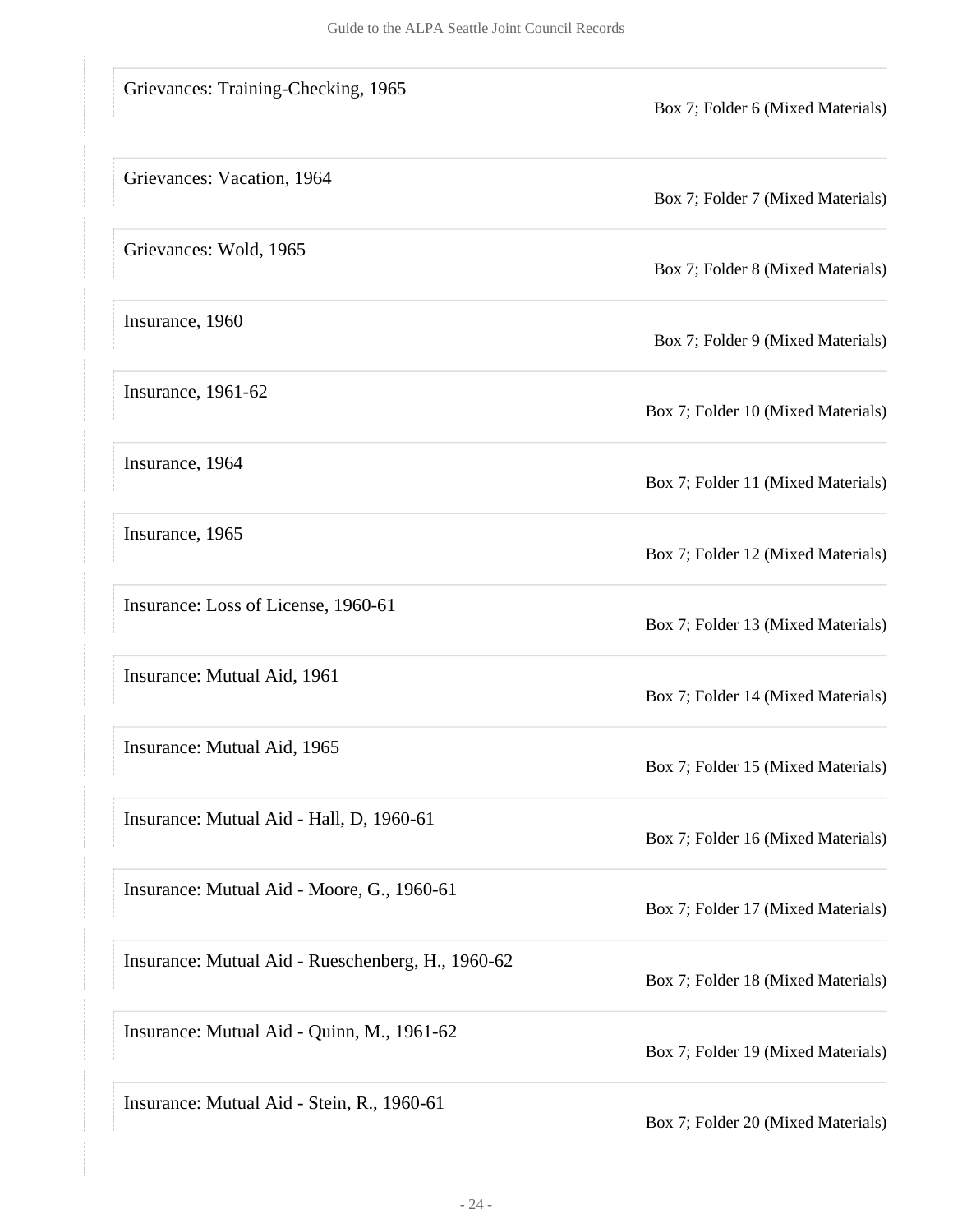| Leave of Absence, 1961               | Box 7; Folder 21 (Mixed Materials)    |
|--------------------------------------|---------------------------------------|
| Leave of Absence: Luethi, C., 1961   | Box 7; Folder 22 (Mixed Materials)    |
| Leave of Absence: Moore, G., 1959-62 | Box 7; Folder 23 (Mixed Materials)    |
| Legal Department, 1961               | Box 7; Folder 24 (Mixed Materials)    |
| Legislative & Publicity, 1963        | Box 7; Folder 25 (Mixed Materials)    |
| Legislative & Publicity, 1964        | Box 7; Folder 26 (Mixed Materials)    |
| Legislative & Publicity, 1965        | Box 7; Folder 27 (Mixed Materials)    |
| Membership, 1961                     | Box 7; Folder 28 (Mixed Materials)    |
| Membership, 1962                     | Box 7; Folder 29 (Mixed Materials)    |
| Membership, 1963                     | Box 7; Folder 30 (Mixed Materials)    |
| Membership, 1964                     | Box 7; Folder 31 (Mixed Materials)    |
| Membership, 1965                     | Box 7; Folder 32-40 (Mixed Materials) |
| Membership: and Retirement, 1961     | Box 7; Folder 41 (Mixed Materials)    |
| Membership: and Retirement, 1965     | Box 7; Folder 42 (Mixed Materials)    |
| Membership: and Retirement, 1966     | Box 7; Folder 43-44 (Mixed Materials) |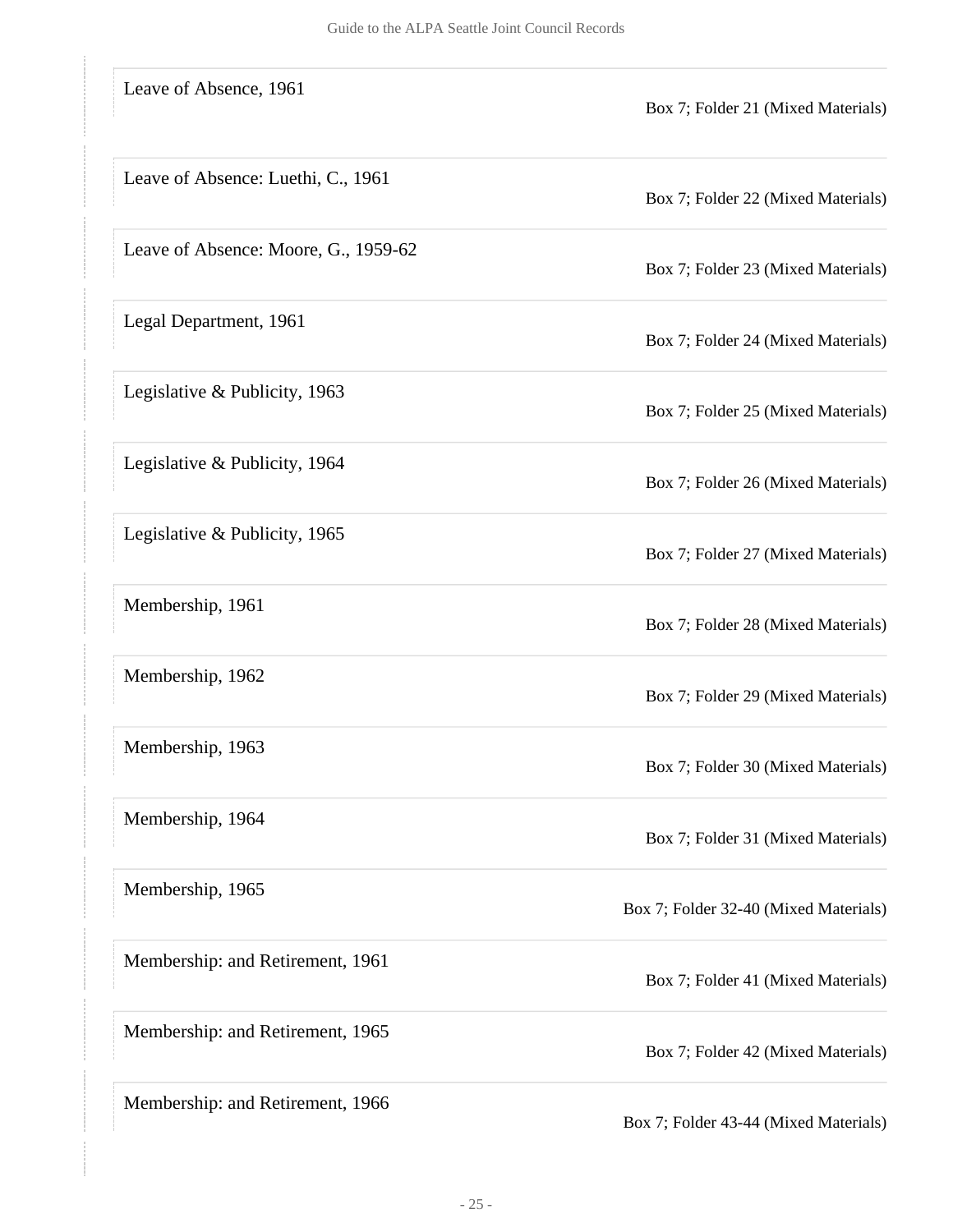| Membership: and Retirement - Lerdahl, H., 1962 | Box 7; Folder 45 (Mixed Materials)    |
|------------------------------------------------|---------------------------------------|
| Minutes: Council #1, 1960-63                   | Box 7; Folder 46 (Mixed Materials)    |
| Minutes: Council #1, 1964                      | Box 7; Folder 47 (Mixed Materials)    |
| Minutes: Council #1, 1965                      | Box 7; Folder 48 (Mixed Materials)    |
| Minutes: Council #27, 1960-62                  | Box 7; Folder 49 (Mixed Materials)    |
| Minutes: Council #54, 1956-57                  | Box 7; Folder 50 (Mixed Materials)    |
| Minutes: Council #54, 1960-63                  | Box 7; Folder 51 (Mixed Materials)    |
| Minutes: Council #54, 1964                     | Box 7; Folder 52 (Mixed Materials)    |
| Minutes: Council #54, 1965                     | Box 7; Folder 53-55 (Mixed Materials) |
| Minutes: Council #54, 1966                     | Box 7; Folder 56 (Mixed Materials)    |
| Minutes: Council #55, 1961-62                  | Box 7; Folder 57 (Mixed Materials)    |
| Minutes: Council #67, 1961                     | Box 7; Folder 58 (Mixed Materials)    |
| Minutes: Council #78, 1960-62                  | Box 7; Folder 59 (Mixed Materials)    |
| Minutes: Council #82, 1959-62                  | Box 7; Folder 60 (Mixed Materials)    |
| Minutes: Council #109, 1960-62                 | Box 7; Folder 61 (Mixed Materials)    |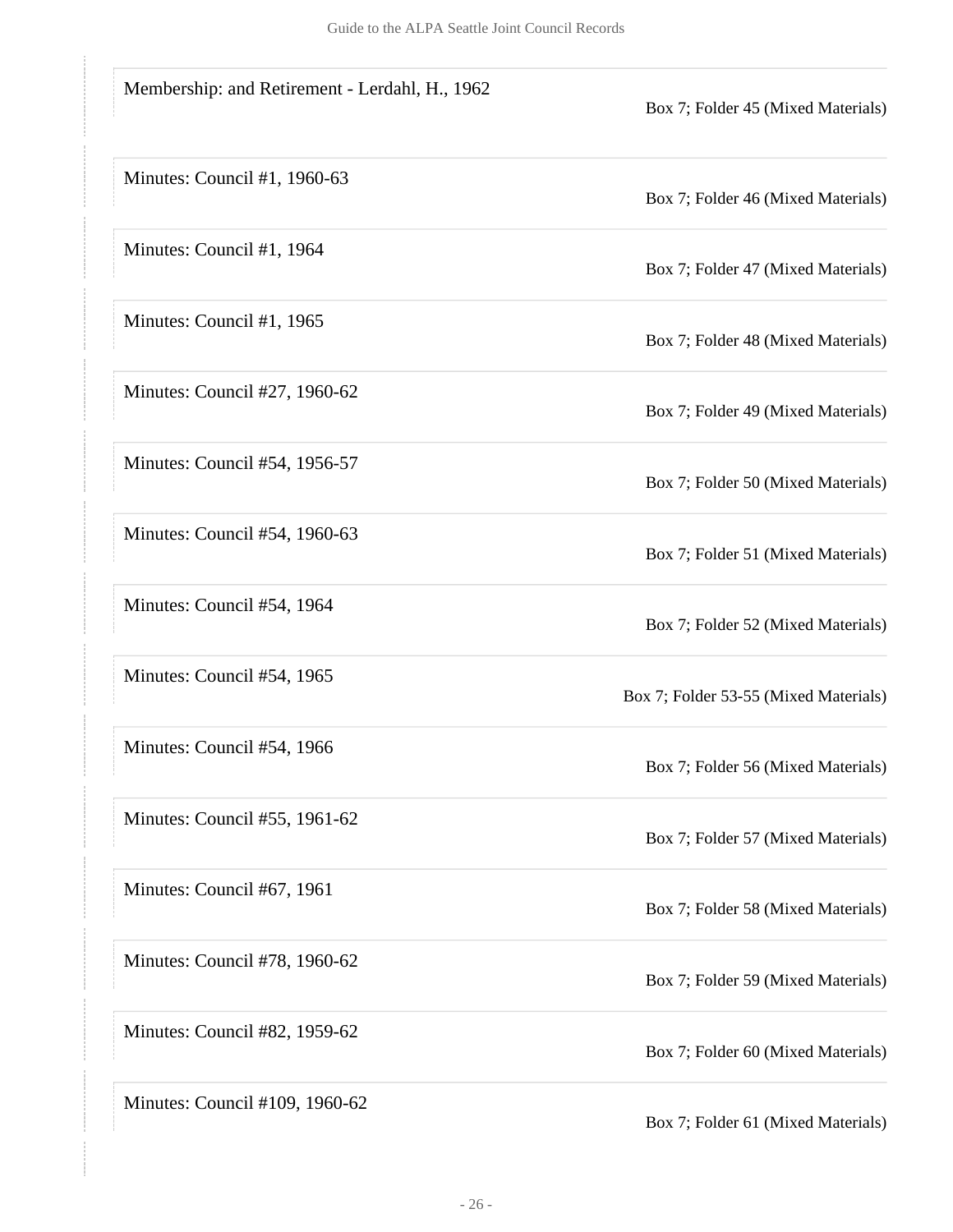| Minutes: #54 Advisory Board, 1965 | Box 7; Folder 62 (Mixed Materials)    |
|-----------------------------------|---------------------------------------|
| Minutes: NWAMEC, 1955-56          | Box 7; Folder 63 (Mixed Materials)    |
| Minutes: NWAMEC, 1963             | Box 7; Folder 64 (Mixed Materials)    |
| Minutes: NWAMEC, 1964             | Box 7; Folder 65 (Mixed Materials)    |
| Minutes: NWAMEC, 1965             | Box 7; Folder 66 (Mixed Materials)    |
| Negotiations: Council #54, 1965   | Box 7; Folder 67-68 (Mixed Materials) |
| Negotiations: NWAMEC, 1960-63     | Box 7; Folder 69 (Mixed Materials)    |
| Negotiations: NWAMEC, 1964        | Box 7; Folder 70-71 (Mixed Materials) |
| Negotiations: NWAMEC, 1965        | Box 7; Folder 72 (Mixed Materials)    |
| Newsletters: Council #1, 1949-63  | Box 7; Folder 73 (Mixed Materials)    |
| Newsletters: Council 1964         | Box 7; Folder 74-75 (Mixed Materials) |
| Newsletters: Council 1965-66      | Box 7; Folder 76 (Mixed Materials)    |
| Newsletters: Council #27, 1961    | Box 7; Folder 77 (Mixed Materials)    |
| Newsletters: Council #54, 1965-66 | Box 7; Folder 78 (Mixed Materials)    |
| Pay Adjustment, 1961              | Box 7; Folder 79 (Mixed Materials)    |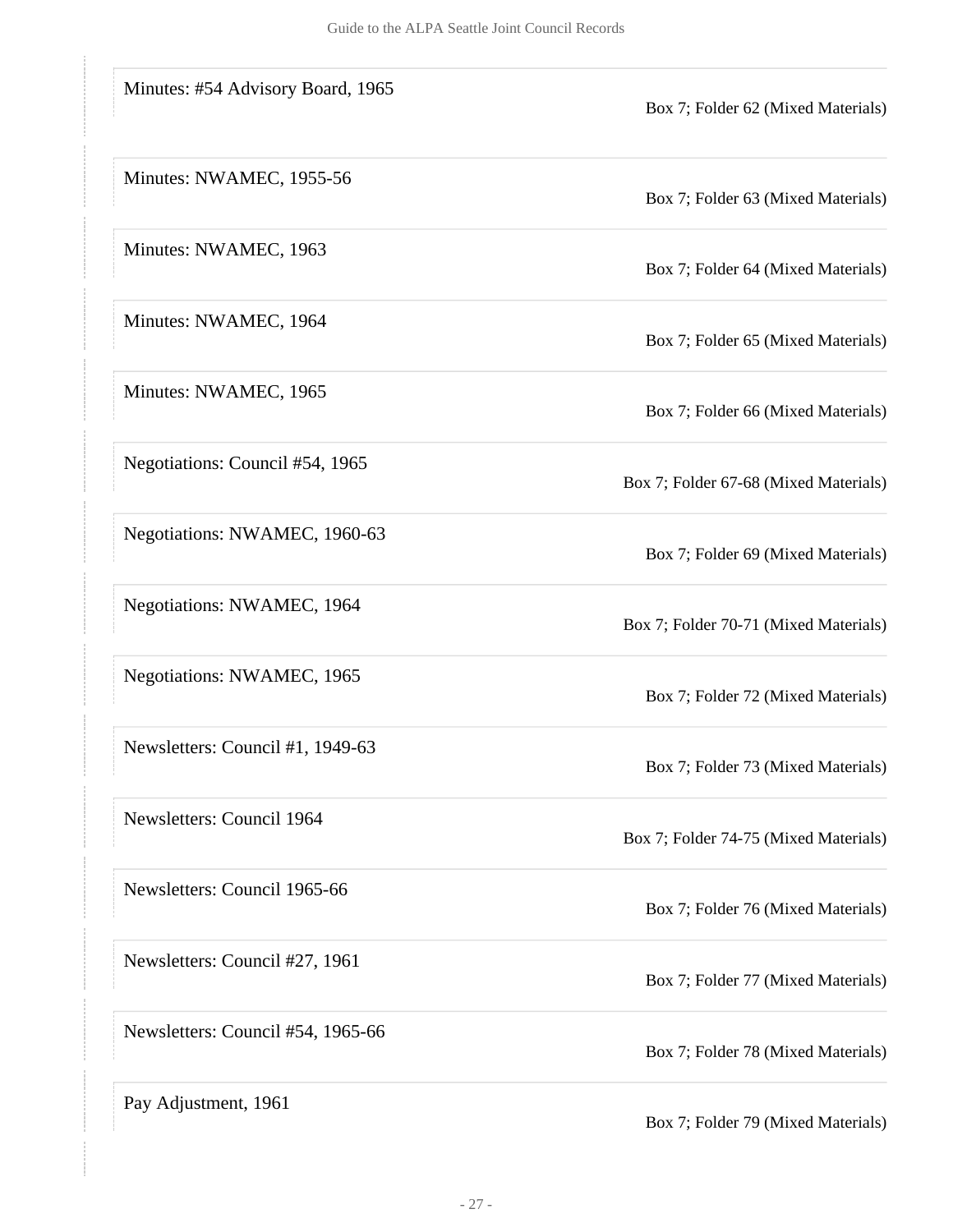| Pension: Agreement, 1956-64              | Box 7; Folder 80 (Mixed Materials)    |
|------------------------------------------|---------------------------------------|
| Pension: Plan, 1961                      | Box 7; Folder 81 (Mixed Materials)    |
| Pension: Plan, 1962                      | Box 7; Folder 82 (Mixed Materials)    |
| Pension: Plan, 1963                      | Box 7; Folder 83 (Mixed Materials)    |
| Pension: Plan, 1964                      | Box 7; Folder 84 (Mixed Materials)    |
| Pension: Plan, 1965                      | Box 7; Folder 85 (Mixed Materials)    |
| Physical Standards, 1965                 | Box 7; Folder 86 (Mixed Materials)    |
| Pilot Incident Report, 1960-62           | Box 7; Folder 87 (Mixed Materials)    |
| Professional Standards Committee, 1961   | Box 7; Folder 88 (Mixed Materials)    |
| Professional Standards Cowles, E.L. 1962 | Box 7; Folder 89 (Mixed Materials)    |
| Professional Standards: Roth, J., 1965   | Box 7; Folder 90 (Mixed Materials)    |
| Scheduling, 1960                         | Box 7; Folder 91-92 (Mixed Materials) |
| Scheduling, 1961                         | Box 7; Folder 93 (Mixed Materials)    |
| Scheduling, 1962-63                      | Box 7; Folder 94 (Mixed Materials)    |
| Scheduling, 1965                         | Box 7; Folder 95-97 (Mixed Materials) |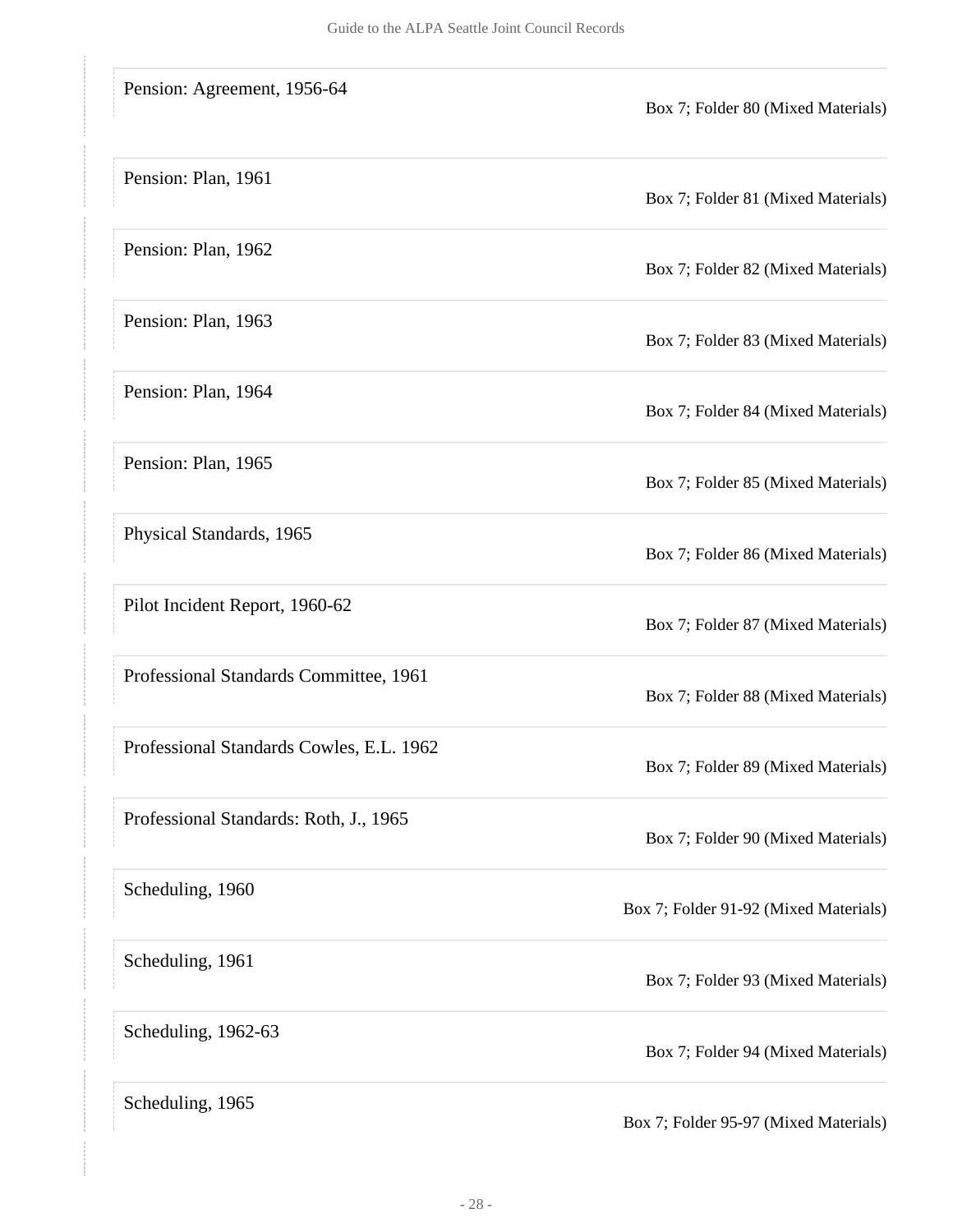| Scheduling, 1966                               | Box 7; Folder 98 (Mixed Materials)    |
|------------------------------------------------|---------------------------------------|
| Secretary-Treasurer, 1955                      | Box 8; Folder 1 (Mixed Materials)     |
| Secretary-Treasurer, 1960                      | Box 8; Folder 2 (Mixed Materials)     |
| Secretary-Treasurer, 1961                      | Box 8; Folder 3 (Mixed Materials)     |
| Secretary-Treasurer, 1962                      | Box 8; Folder 4 (Mixed Materials)     |
| Secretary-Treasurer, 1963                      | Box 8; Folder 5 (Mixed Materials)     |
| Secretary-Treasurer, 1964                      | Box 8; Folder 6-8 (Mixed Materials)   |
| Secretary-Treasurer, 1965                      | Box 8; Folder 9-16 (Mixed Materials)  |
| Secretary-Treasurer, 1966                      | Box 8; Folder 17 (Mixed Materials)    |
| Seniority Problems, 1963-64                    | Box 8; Folder 18 (Mixed Materials)    |
| Seniority Problems, 1965                       | Box 8; Folder 19-20 (Mixed Materials) |
| Strike Benefits: Flight Engineers Strike, 1960 | Box 8; Folder 21 (Mixed Materials)    |
| Strike Benefits: Flight Engineers Strike, 1961 | Box 8; Folder 22-26 (Mixed Materials) |
| Strike Data: Pan Am, (1961)                    | Box 8; Folder 27 (Mixed Materials)    |
| Strike: IAM-Pilot Logbook, 1966                | Box 8; Folder 28-29 (Mixed Materials) |